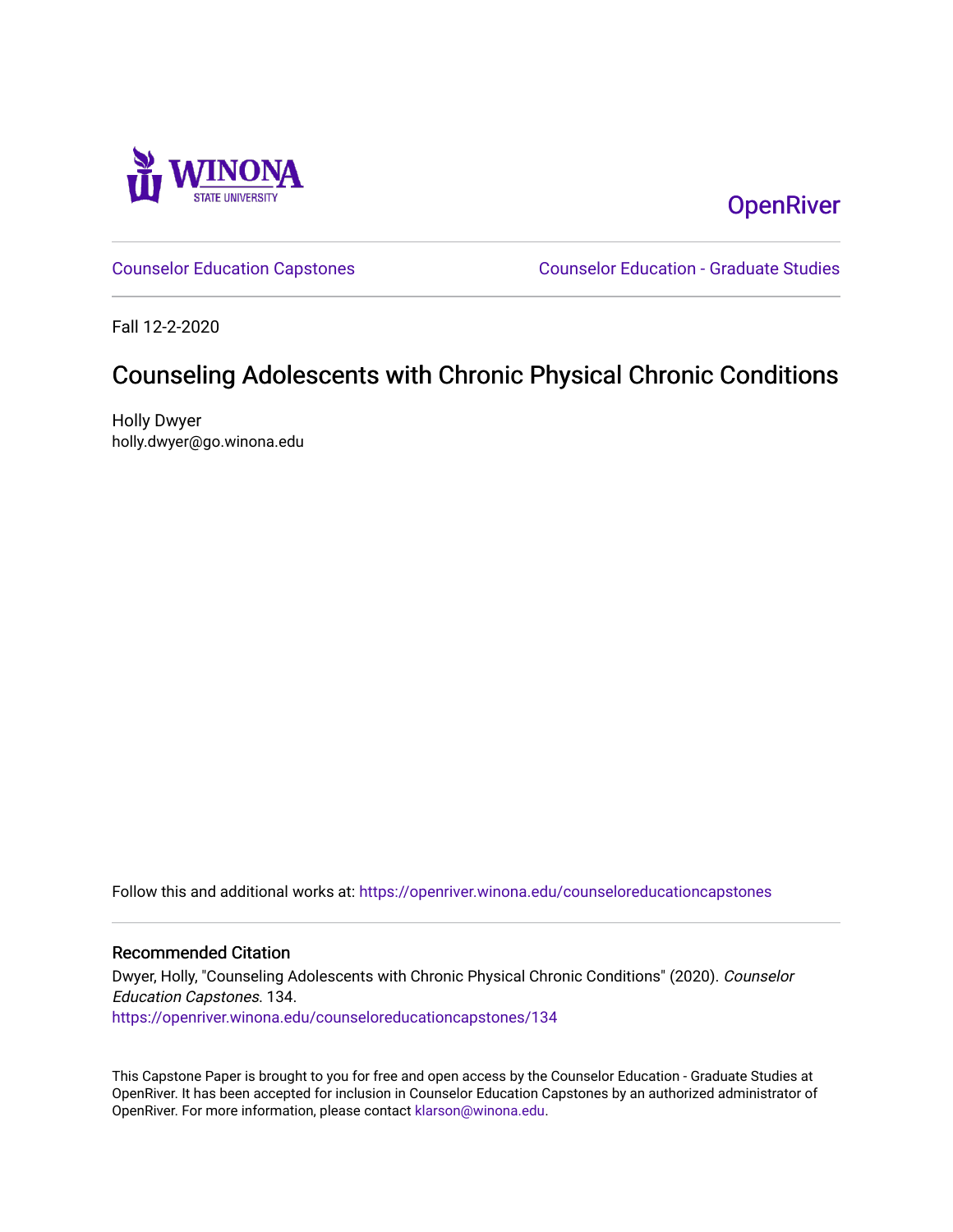## Running head: COUNSELING ADOLESCENTS WITH PHYSICAL CHRONIC **CONDITIONS**

Counseling Adolescents with Chronic Physical Chronic Conditions

Holly Dwyer

A Capstone Project submitted in partial fulfillment of the

requirements for the Master of Science Degree in

Counselor Education at

Winona State University

Fall, 2020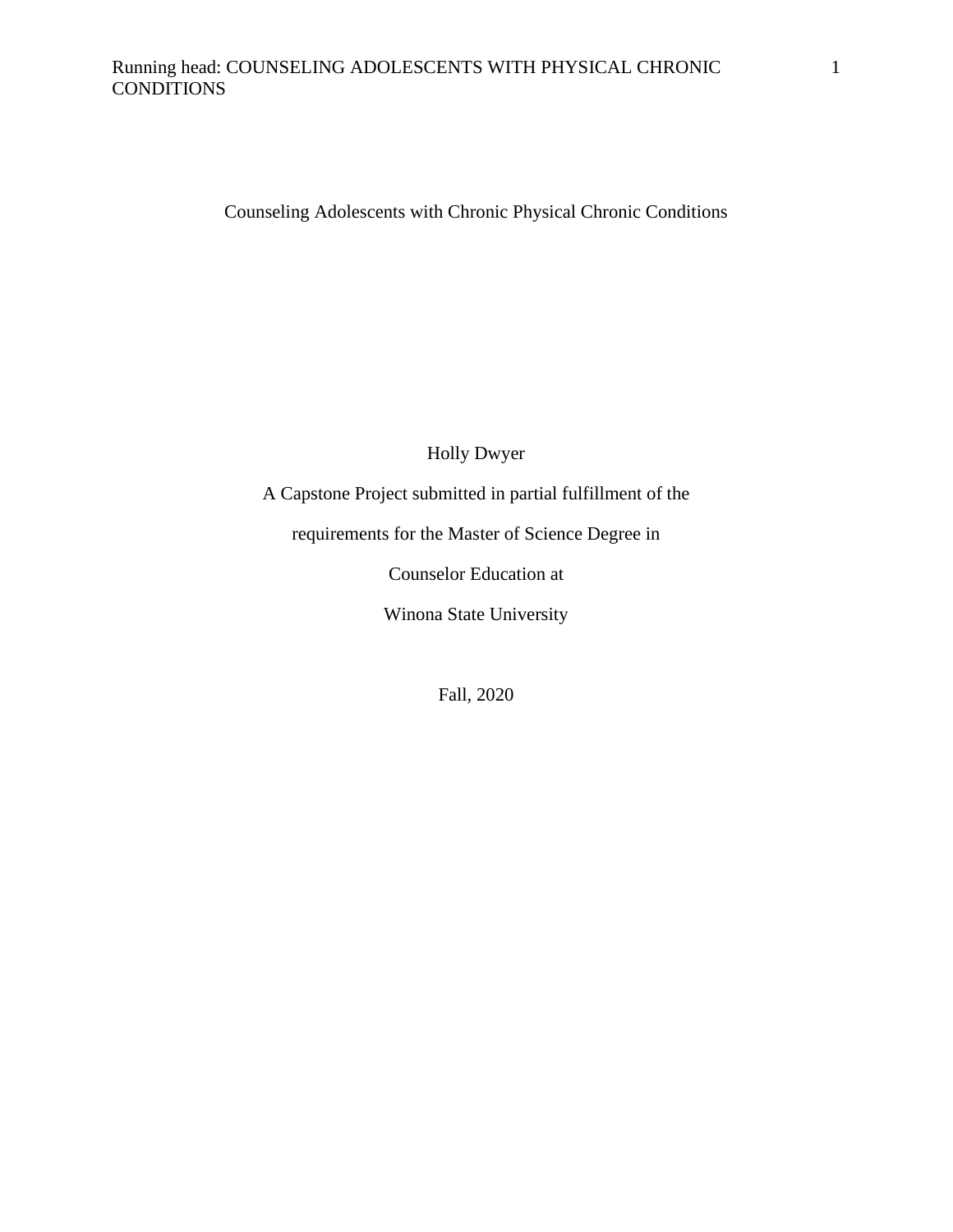Winona State University

College of Education

Counselor Education Department

### CERTIFICATE OF APPROVAL

## CAPSTONE PROJECT

\_\_\_\_\_\_\_\_\_\_\_\_\_\_\_\_\_\_\_

\_\_\_\_\_\_\_\_\_\_\_\_\_\_\_\_\_\_\_\_\_\_\_\_\_\_

Counseling Adolescents with Physical Chronic Conditions

This is to certify that the Capstone Project of

Holly Dwyer

Has been approved by the faculty advisor and the CE 695 – Capstone Project

Course Instructor in partial fulfillment of the requirements for the

Master of Science Degree in

Counselor Education

| <b>Capstone Project Supervisor:</b> | Mary Fawcett, Ph.D. |
|-------------------------------------|---------------------|
|                                     | Name                |
|                                     |                     |
|                                     | Signature           |

| <b>Approval Date:</b> | 12.7.2020 |
|-----------------------|-----------|
|-----------------------|-----------|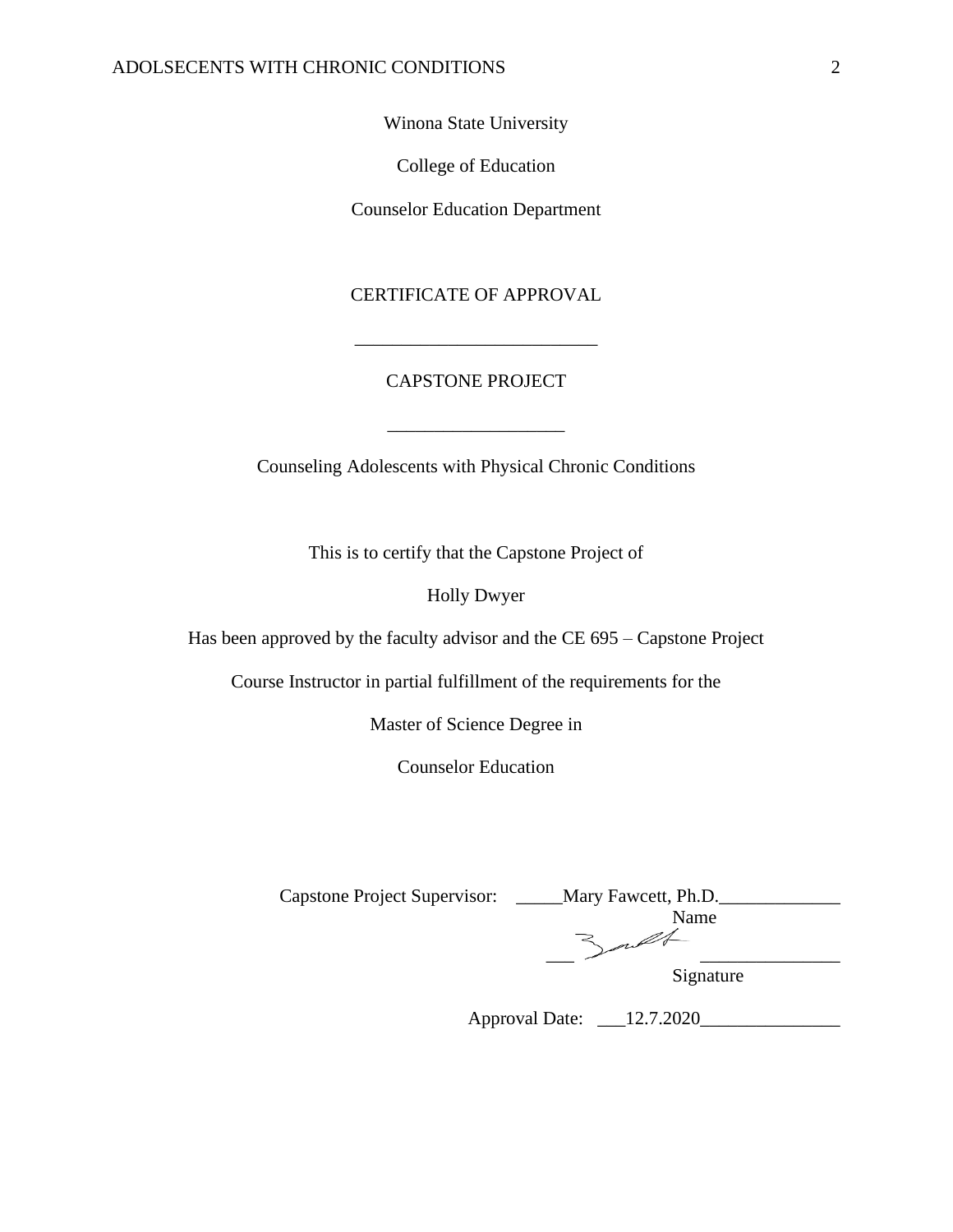### Abstract

The following paper will address the counseling considerations of children and adolescents who have physical chronic conditions. Mental health counselors must be aware of specific needs for this population including co-occurring mental health disorders, impacts of primary identifiers, and suggestions for implementing a biopsychosocial approach to counseling, which includes both cognitive behavioral and existential interventions.

Keywords: *adolescents, chronic illness, depression, anxiety, eating disorders, suicide, substance abuse, self-medicating, cognitive behavioral therapy, motivational interviewing.*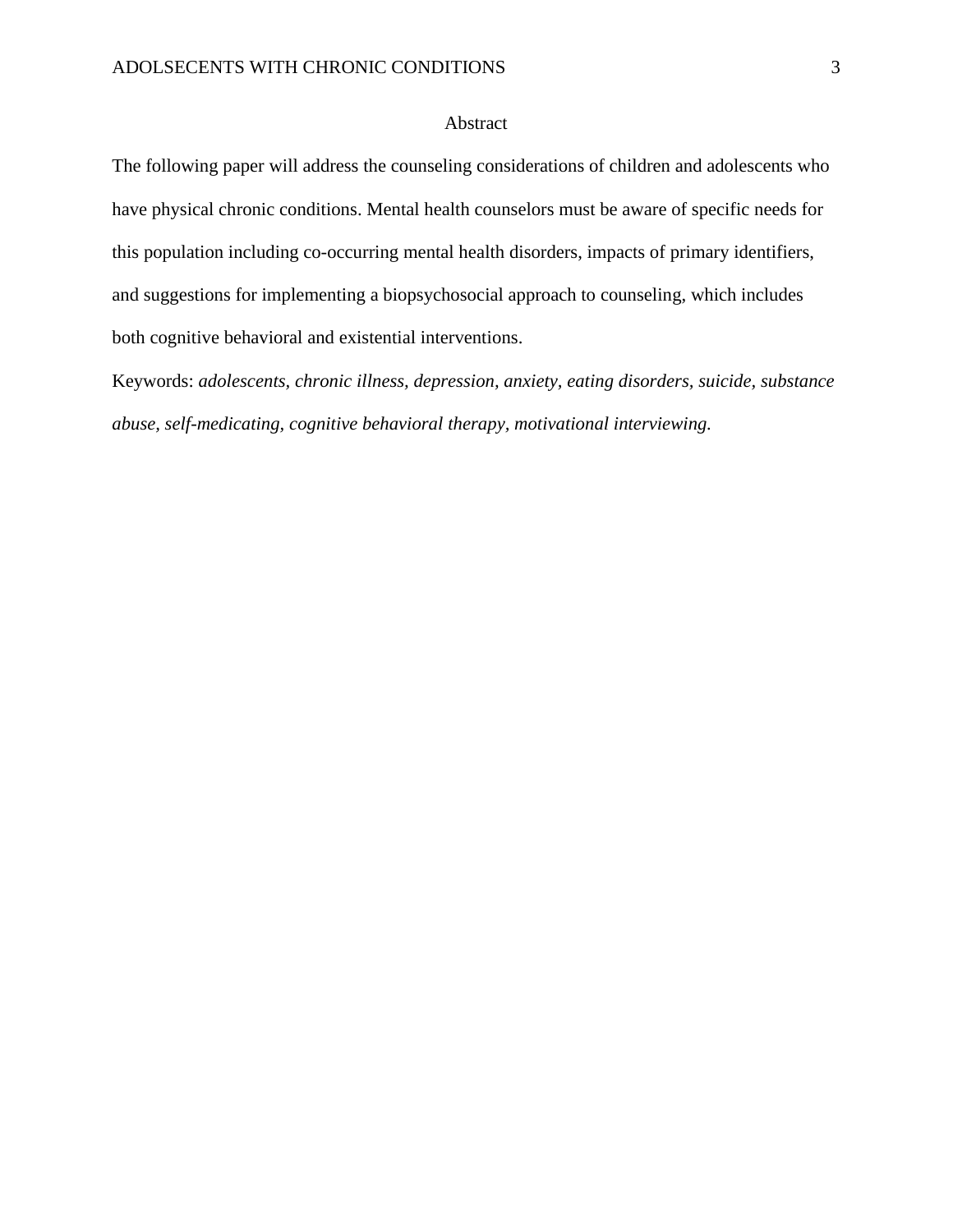## Contents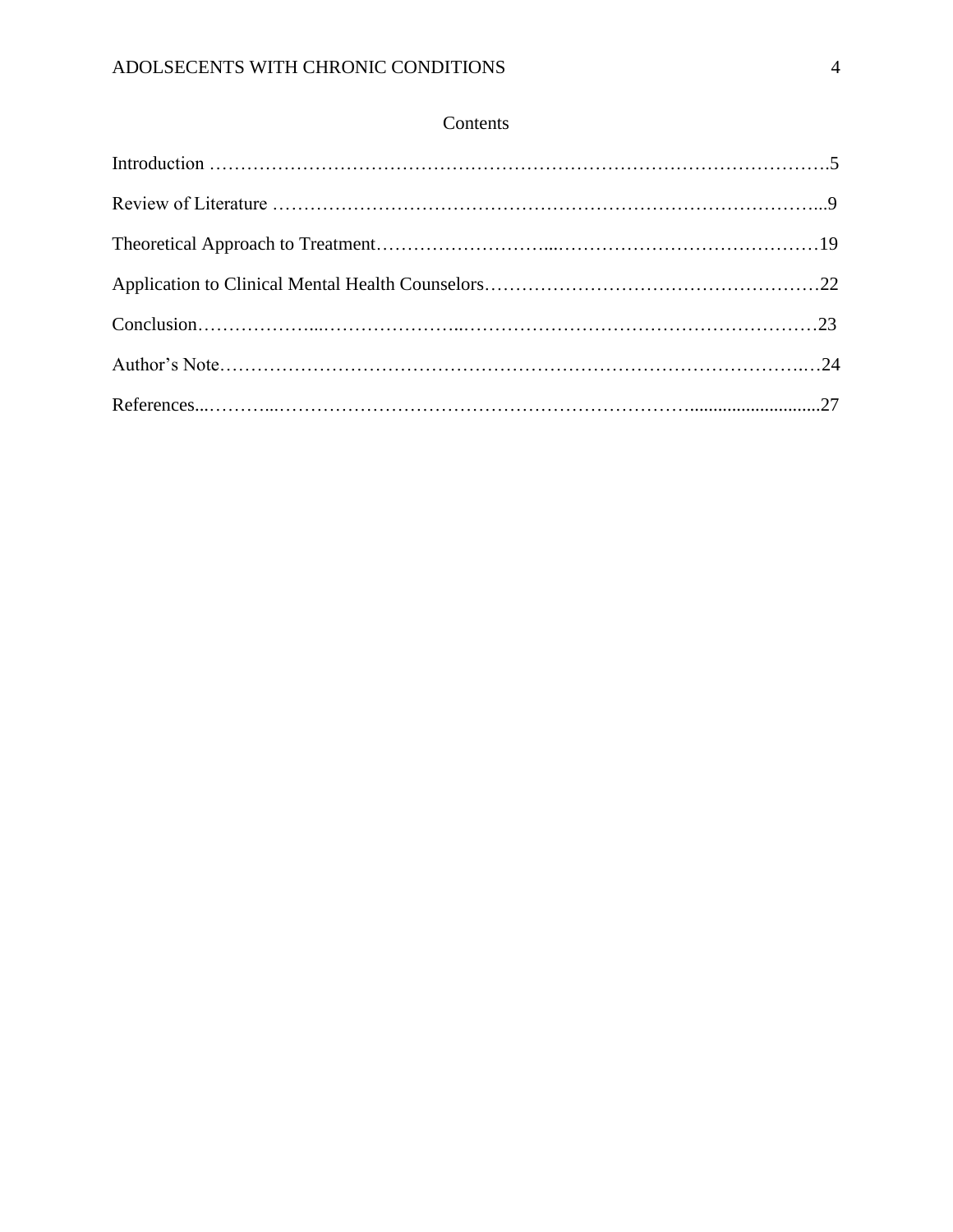#### **Counseling Children and Adolescents with Chronic Illnesses**

Our current society began to change overnight to value the status of health. In the United States it was assumed that most of the population would qualify as healthy. This assumption can be seen through American's perception that healthcare is an unnecessary addition or a privilege rather than a basic right. With the recent pandemic the status of one's health is now questioned daily before going to work or even entering a grocery store. Those that were once privileged to maintain their healthy status now may empathize with the daily changing reality of those with a chronic illness in the United States.

Chronic illnesses are a prolonged condition which requires ongoing medical treatment lasting from three-months to a lifetime (Chronic Disease in America, 2020). According to the CDC chronic illnesses affect an estimated every six out of ten Americans and is the number one cause of disability (Chronic Disease in America, 2020). Despite the large percentage of Americans affected, implications outside of the medical or physical effects are not known. Even less is known about the implications of disease in children and adolescents. It is estimated that ten to twenty million children are believed to have at least one chronic illness in America (Chronic Disease in America, 2020). The type of disease degrees of severity, prognosis, and impact of functionality can vary; some of the most common chronic conditions for children include, asthma, diabetes, arthritis, cerebral palsy, cancers, or epilepsy.

Children and adolescents that have a chronic condition are of special interest to the mental health community due to the crucial and influential period in which their disease takes place. Adolescents begin to form their identities and personalities which continue into adulthood. Adolescents can be marked by significant stressors due to changes in one's body and social pressure. The addition of a chronic illness leaves this population particularly vulnerable to mental health disorders. The deceptive assumption that children and adolescents are resilient is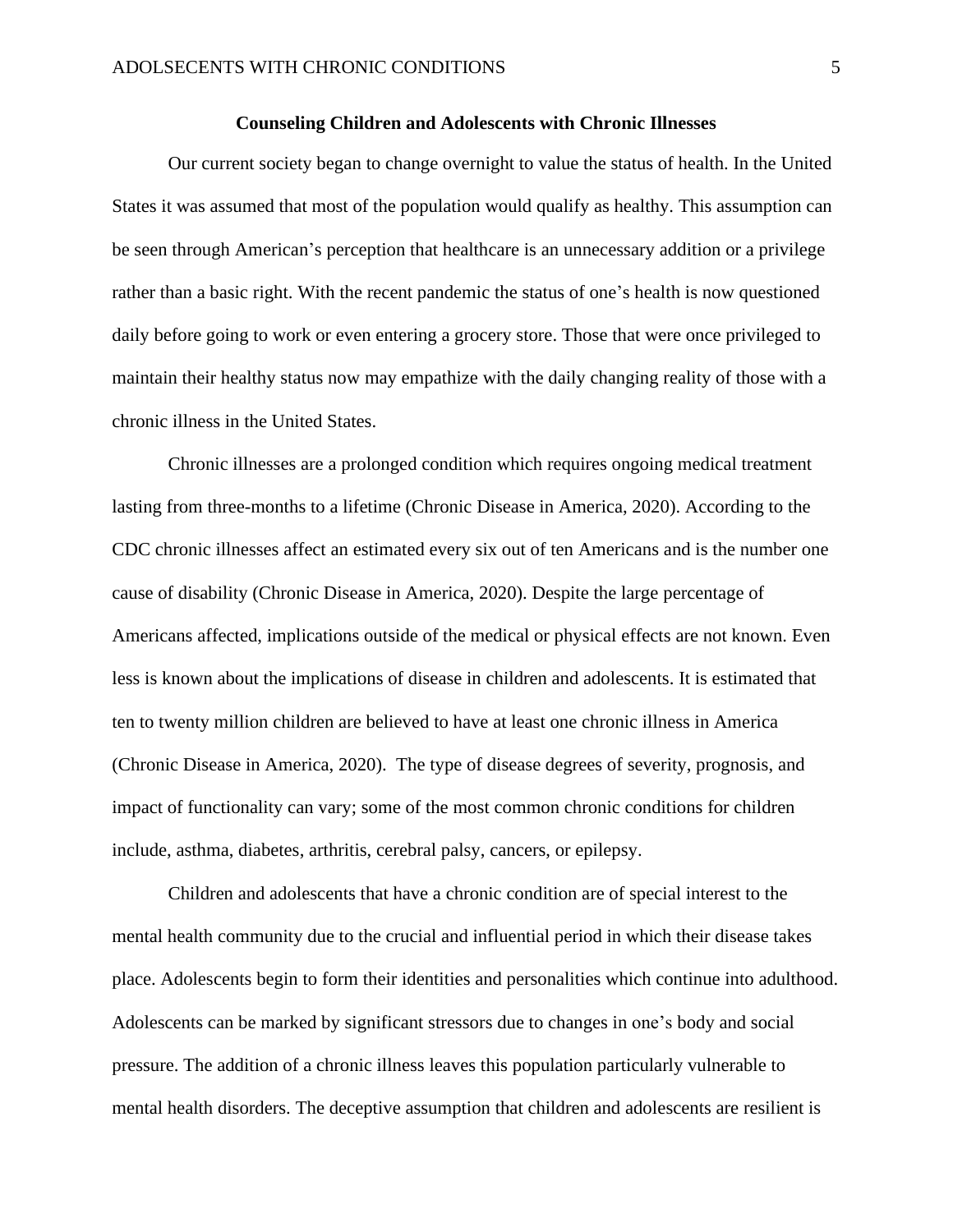harmful to children that need help from their healthcare team. The following is an overview of mental health concerns when working with an adolescent with a chronic illness.

#### **Review of Literature**

Recent findings support that children and adolescents that are diagnosed with one or more physical chronic illness are at an increased risk of developing mental health disorders. According to Suryavanshi and Yang's article, "Clinical and Economic Burden of Mental Disorders Among Children with Chronic Physical Conditions, United Sates 2008-2013", it was estimated that 14% of all U.S. children had at least one chronic physical illness (2016). This percentage is projected to increase due to medical advances such as, diagnostic procedures and access to health care. Compared to their healthy counter parts, children with physical conditions were 62% more likely to experience a mental health disorder (Suryavanshi & Yang, 2016). Disturbances in their social development due to frequent doctor appointments, treatments, use of assistive medical devices, or stigmatization have the potential to lead to behavioral disturbances or mental disorders such as, social disorders, anxiety, and depression.

#### **Anxiety and Depression**

There are two theories that are used to view the correlation between physical conditions and depressive disorders: the pathophysiologic theory and the cognitive theory. Pathophysiologic theory proposes that the connection of depression and physical conditions is linked through specific biological mechanism involved with certain physical conditions (Stegmann et. al., 2010). Due to the multitude of studies focusing on a single condition's relationship with depression this theory is often explored in literature. Alternately, the cognitive theory hypothesizes that the relationship between depression and physical conditions is linked through the disability associated with a physical condition (Stegmann et. al., 2010). The cognitive theory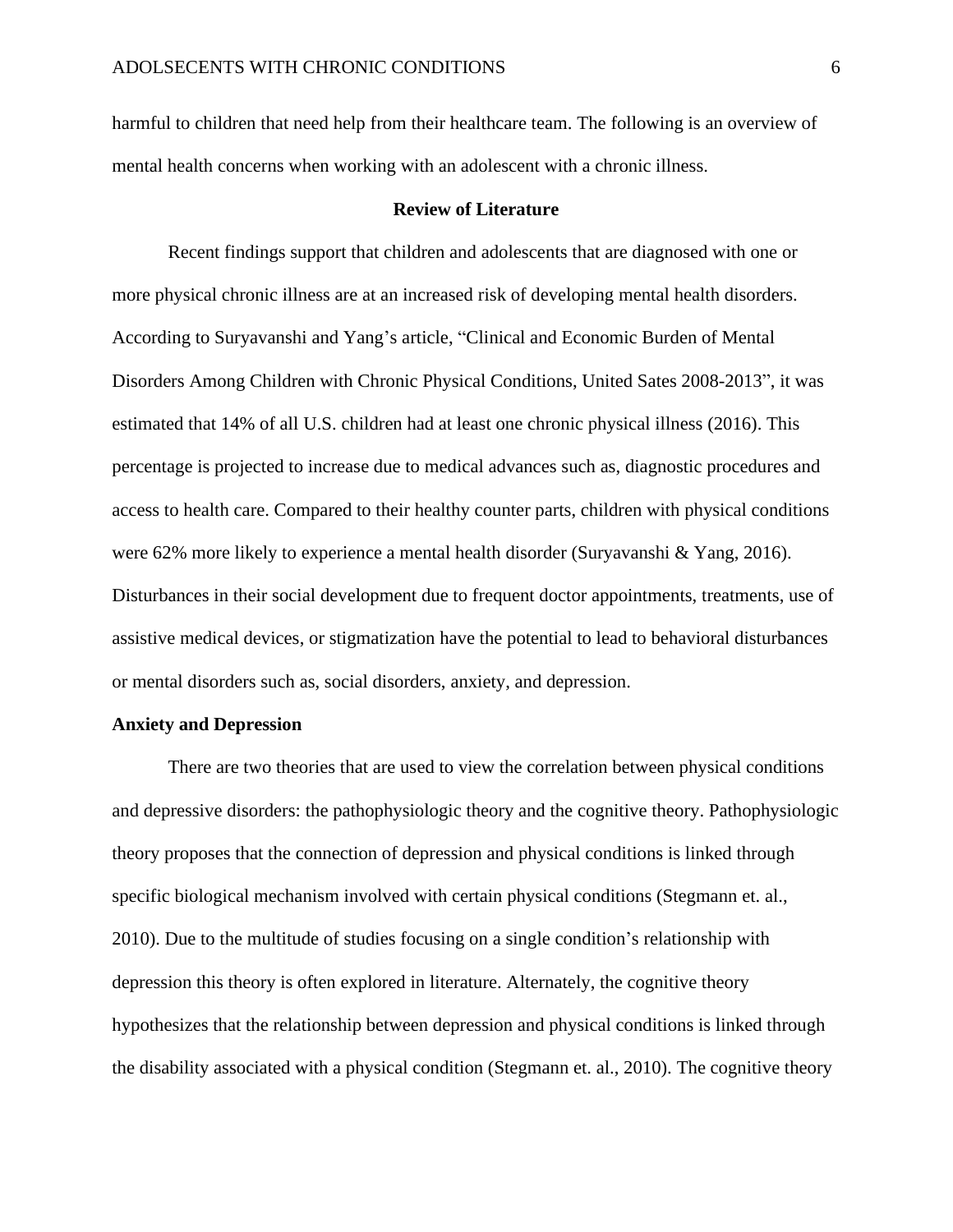emphasizes universal experiences and stressors such as, finical uncertainty, loss of ability, and lower self-esteem which are not limited to a single diagnosis. The cognitive theory emphasizes the degree of function or restrictions a person experiences, the greater the restriction the greater correlation of depression. Stegmann and associates (2010) aimed to corroborate the cognitive theory by exploring the relationship of seven specific chronic conditions and a 12-month major depressive episode. With each physical condition, the presence of a major depressive episode increased, in the case of four or more physical conditions the likelihood of a major depressive episode increased five time more compared to the control group (Stegmann et. al., 2010). Stegmann and associates' study notes the strongest associations were observed in physical conditions that are linked to greater restrictions and pain such as, arthritis, heart disease, or stomach ulcers (2010). These findings support the cognitive theory that the decrease in function positively increases depressed affect. While these findings may appear to be common knowledge however, this information needs to be applied to the treatment of children and adolescents with a chronic physical condition.

Children are presumed to be resilient even in the face of significant physical conditions resulting in an underdiagnosis and lack of treatment of mental health disorders. Recent data suggests that overall prevalence of depression in US children under the age of thirteen is 2.8% , ages thirteen to eighteen have a prevalence rate of 5.6%, which is then compared to the striking prevalence of depression in children with a long-term physical condition at 40% (Thabrew et. al., 2018). Often co-occurring with depression is anxiety. For children with physical chronic conditions anxiety can be fueled by lack of control of their condition, invasive medical procedures, distressing symptoms, peer rejection, or increase fear of death. Additional risk factors for developing anxiety for children with physical chronic conditions include, young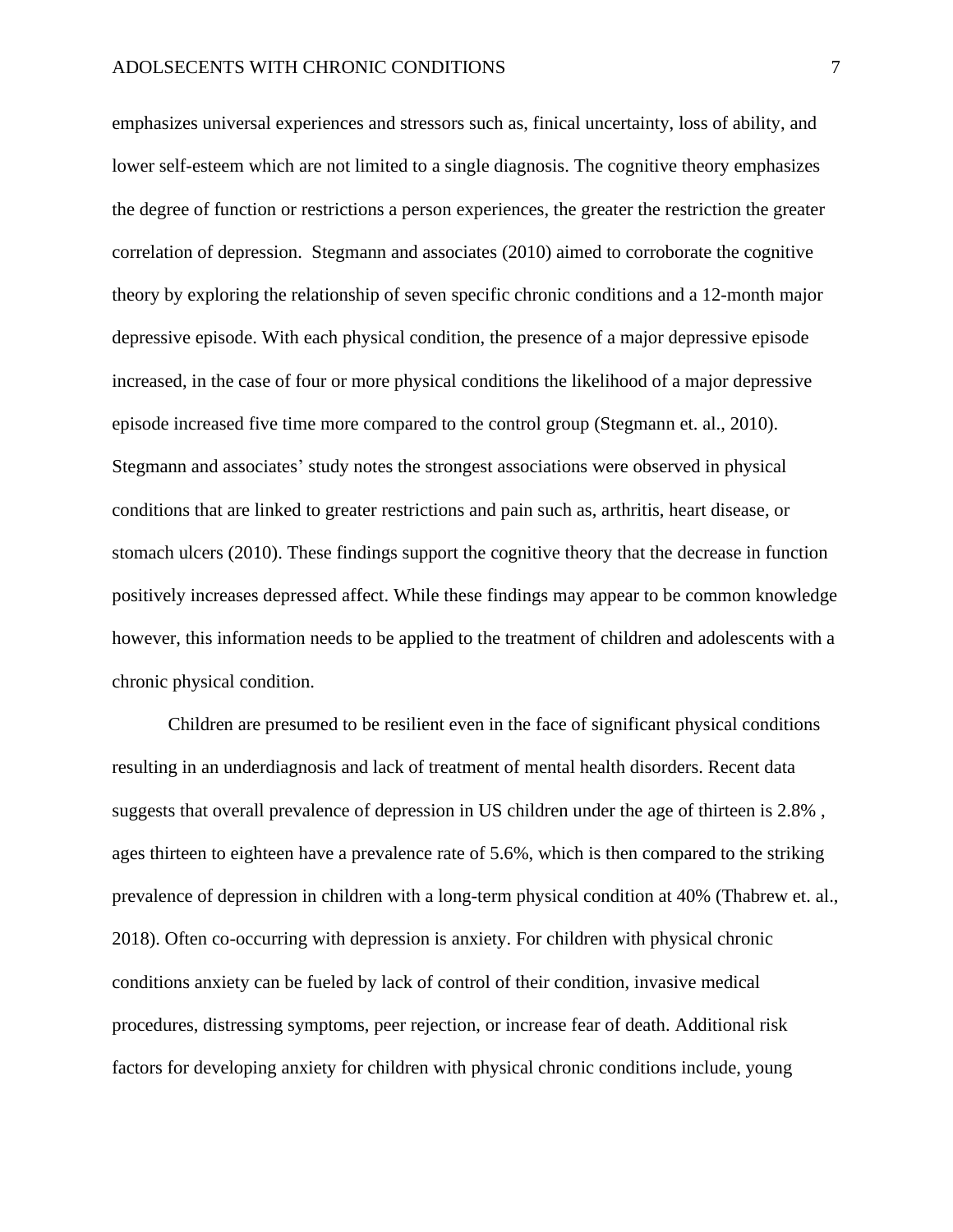diagnosis, female gender, and impact of disease (Thabrew et. al., 2018). By highlighting these risk factors parents, mental health providers, and specialty physicians can screen for potential mental health issues. Left untreated, children that experience depression and anxiety can develop poor academics and dysfunction within their personal and social existence. Children with physical chronic conditions as well as depression or anxiety can see negative effects in their physical condition. Depressive symptoms can affect the child's level of motivation to speak about medical concerns or adhere to their treatment plan. Depression also can affect the ability to manage pain and, in some cases, lead to suicide.

#### **Substance Abuse**

In addition to increased risk of depression and anxiety, children and adolescents with chronic conditions are at risk of using and abusing substances and alcohol to self-medicate. Nicholas and associates published a study in the American Journal on Addictions which sought to identify the medical demographic of those receiving treatment for co-occurring substance abuse and other mental health disorders which revealed that those in treatment compared to the general population showed a higher prevalence of common chronic conditions such as, hypertension, asthma, arthritis, and smoking (Nicholas et. al., 2012). These results suggest that in conjunction to being at a higher risk of a mental health disorder those with physical chronic conditions are also at an increase risk of substance abuse. The relationship between substance abuse and chronic conditions is circular with each exacerbating the other if either is left untreated. The increase of substance use can mask symptoms of the condition or cause a flare in the condition. On the other hand, decrease in substance use can emphasize the discomfort of the condition resulting in substance use as a form of self-medication. These findings would support a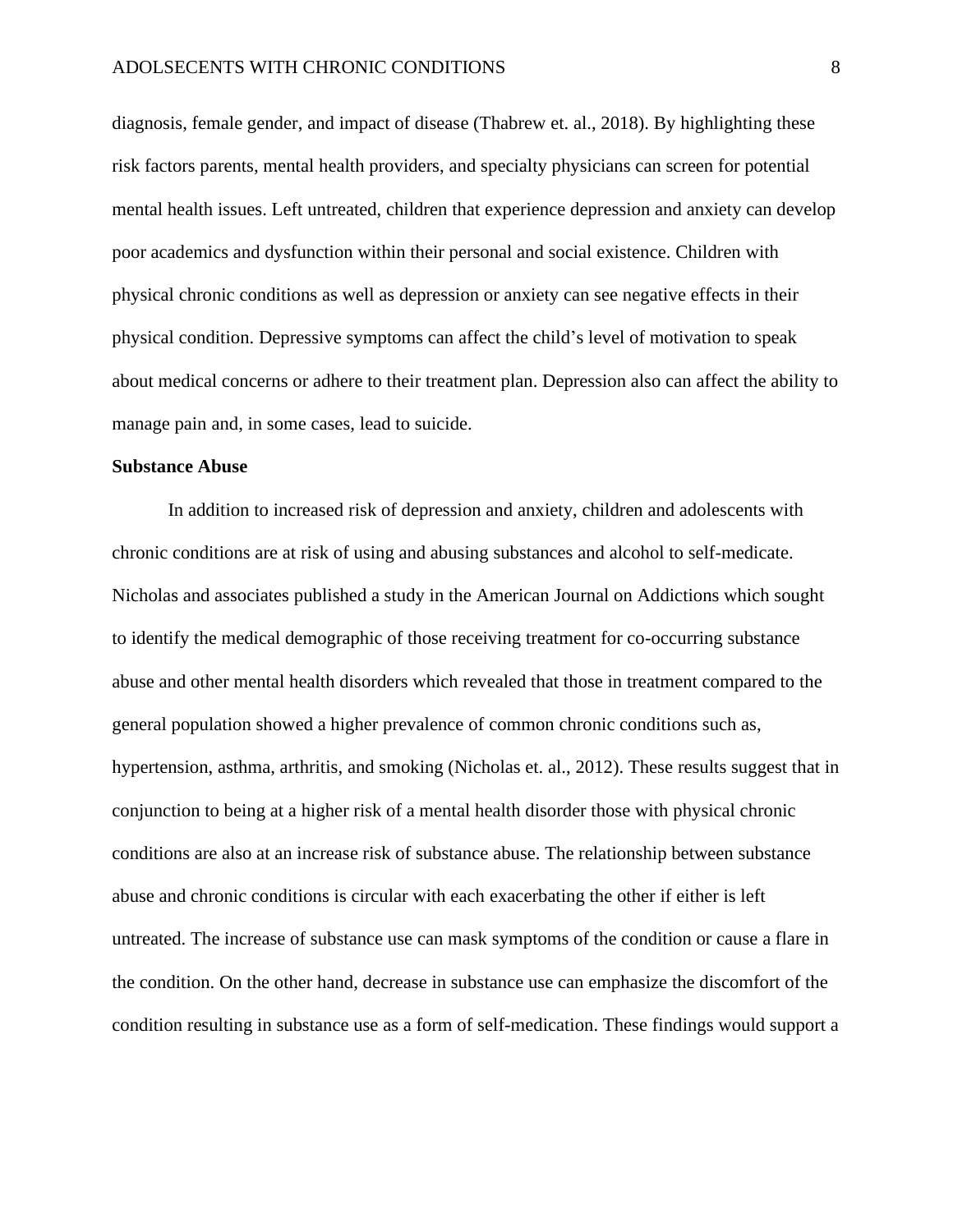collaborative-care environment in which the person's treatment plan included progress for not only substance abuse or mental health but also their physical health as well.

While a collaborative-care environment is needed for treatment there is evidence to support further preventative measures. The first is emphasized in the dangers of self-medicating to treat pain or psychological symptoms. The dangers of opioids are well known however, its therapeutic affects are still a valid form of pain management. Addressing only the potential negative affects of the substance without providing alternatives for treating the pain symptoms is ineffective and can lead to abuse. Of those that reported both chronic pain and a prescription for opioids 83% reported that initially the opioids were used to treat the pain (Daniel et al., 2015). The presences of chronic pain not only increased the likelihood of access to substances through prescriptions but also is associated with relapse after detoxification. This emphasizes the circular relationship between treating the substance use and not the pain symptoms.

In efforts to alleviate physical or psychological pain, one of the more recent controversial remedies is marijuana. While the negative effects of alcohol and opioids are generally well marketed to the public including adolescents, marijuana on the other hand is publicly becoming known for its therapeutic use for pain, nausea, muscle spasms, insomnia, and in some states used to treat chronic physical conditions. Adolescents with chronic physical conditions that are looking to self-medicate are uniquely drawn to this substance. Little is known about the nonrecreational use of marijuana for adolescents. In the article published by Bottorff and associates "Relief-oriented use of marijuana by teens" sets out to understand the adolescent experience for using marijuana for therapeutic reasons as well as, how that affected social norms. Their study revealed common themes from adolescents who self-medicate including, relief from medication side effects, perceived inadequate medical care, and social acceptance (Bottorff et. al., 2009).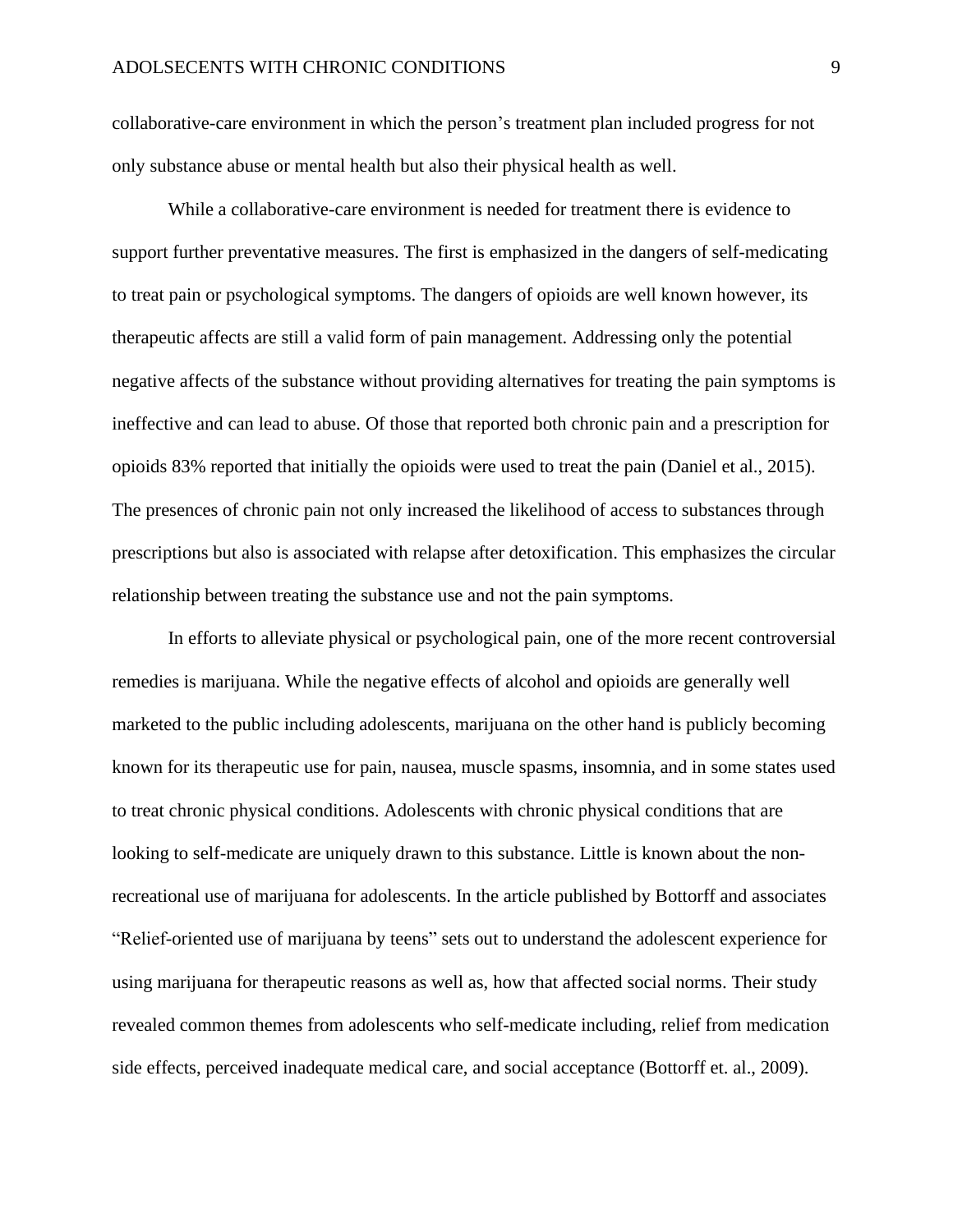Prescription drugs can come with a lengthy list of potential side effects. Common side effects an adolescent may stop use over include feeling nauseous, lethargic, foggy, or having a change in appetite or in weight. The adolescent must decide if the benefits or potential benefits outweighs the negative affects of the drugs. If presented with an alternative that not only alleviates symptoms of their condition but also eliminates the need of the drug that is causing negative symptoms, an adolescent would be more likely to use the alternative regardless of the legal status. Unmet health needs are another reason cited by adolescents for seeking self-medicating alternative. Authors highlight the level of distress experienced by adolescents with physical conditions regarding their health care. Feeling that their concerns were unhear or unmet, recognizing insurance policies as barriers to treatments, and adolescents think that they had to take their care into their own hands (Bottorff et. al., 2009). Another perspective brought to light by the article was the desensitization to medical interventions (2009). For a child that has grown up associating consuming a pill or substance to alleviate negative symptoms when they use marijuana to self-medicate, they are less likely to experience the rebellious feeling that their healthy counterparts experience. The emphasis on symptoms relief overshadows adolescent rebellion. Socially marijuana is generally perceived as the "natural" alternative and "safer" than pharmaceutical drugs. The adolescent may have been approached by others in their life inquiring of their attempts of alternative methods about their treatment which results in not only curiosity but perceived as an acceptable route of self-medicating.

While the intended purpose is therapeutic adolescents that chose to self-medicate with marijuana are at risk for health complications, increased risk of developing mental health disorders, and legal sanctions. Two patterns of relief use were identified as intermittent and chronic, the first is associated with an increase in symptoms while the later is defined as daily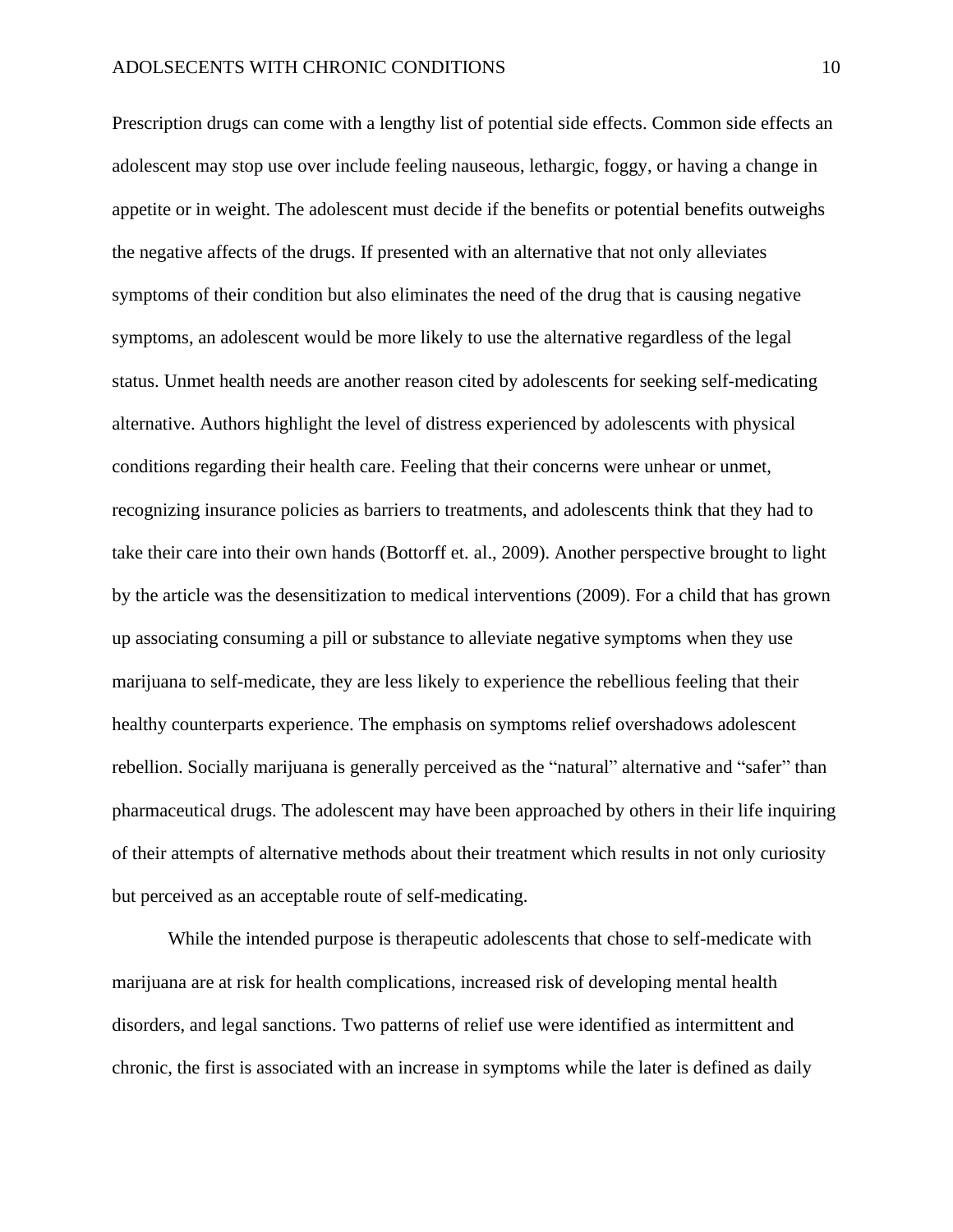marijuana use (Bottorff et. al., 2009). The justification of the use can influence the adolescent's usage as they believe it as a therapeutic need rather than a recreational use. Adolescents with chronic physical conditions may not notify their doctor of the use due to the federal legal status creating the risk of developing health complication. Inhaling the substance is one of the more common modes of delivery which can impact an individual's lungs and heart, especially if they are compromised. Regular marijuana use has been associated with risk factors for mental health disorders such as, psychosis, schizophrenia, and panic attacks (Bottorff et. al., 2009). Marijuana use may provide relief from some mental illnesses such as anxiety or depression however, there is evidence that even light use can worsen depression and increase the risk of suicide (Bottorff et. al., 2009). Adolescents with physical chronic conditions are at an increase for depression and anxiety as well as using marijuana to alleviate pain. Lastly, adolescents using marijuana to selfmedicate may be clouded by the perceived benefits and general social acceptance rather than the risk of legal sanctions.

#### **Eating Disorders**

Adolescence is a time where bodies undergo a great deal of change through puberty. During this time adolescents attempt to find ways to cope with their changing bodies and achieve peer acceptance. The developmental process of puberty impacts the satisfaction of one's body possibly leading to unhealthy weight loss strategies for both males and females such as, food restricting, excessive exercise, or purging (Smith et. al., 2008). Adolescents with chronic conditions that are dissatisfied with their body or have feelings of isolation could develop eating and body image disorders. Indications of an eating or body image disorder could be camouflaged in this population due to symptoms related to the pre-existing condition resulting in under diagnosis rates (Smith et. al., 2008). In the case of an adolescent with diabetes weight loss is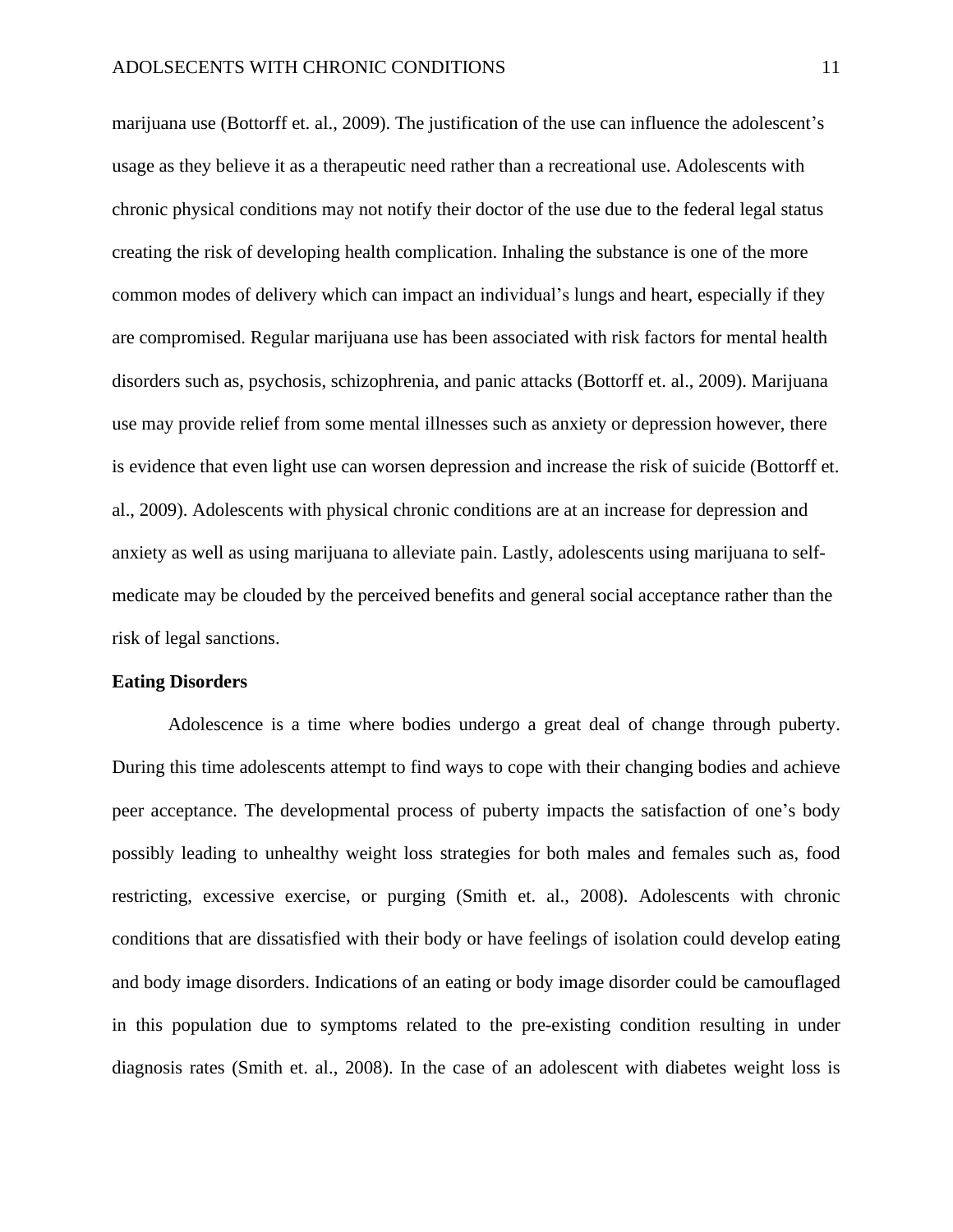often a health goal. Dietary regulation, weight management, pressure from doctors, and third parties may be a factor in increasing the risk of developing an eating disorder (Smith et. al., 2008). Weight loss could be perceived as an organic outcome from the disease such as, a side effect from medications, lack of appetite, or disease progression rather than an eating disorder resulting in delayed or underdiagnosing. Adolescents with visible differences from their health peers may perceive weight as something they can control and use to be accepted by their peers or as a tool in attempts to hide their deformities (Smith et. al., 2008). The connection between eating or body image disorders illustrates the need for prevention as well as resources for at risk adolescents. While management of chronic conditions can require a team of providers, parents are integral to implementing the treatment plan. When a disease-specific diet is suggested it is the parents who ensure the child follows the guidelines. Parents that overcontrol or restrict feedings the child's self-regulation over appetite and eating such as internal cue of hunger and self-control may be disrupted (Conviser et. al. 2018). Adolescents with chronic conditions such as, gastrointestinal disorders, celiac, cystic fibrosis, and diabetes increase risk of developing eating disorders due to the therapeutic focus on dietary changes for health outcomes.

#### **Suicide**

The relationship between chronic illnesses and mental health disorders is established which indicates strong risk factors for suicide. Suicide is the third leading cause of death in the United States for ages 10 to 24 years old and cause for public concern for this population (Greydanus et. al., 2010). There are is not a physical indicator that suicide will take place however, there are factors which make an individual more likely to attempt. The first factor in the equation is age. Suicidal thoughts are reported by 13% of adolescents with 4% attempting to commit suicide (Ferro et. al, 2017). Adolescents must go through one of the biggest transitions in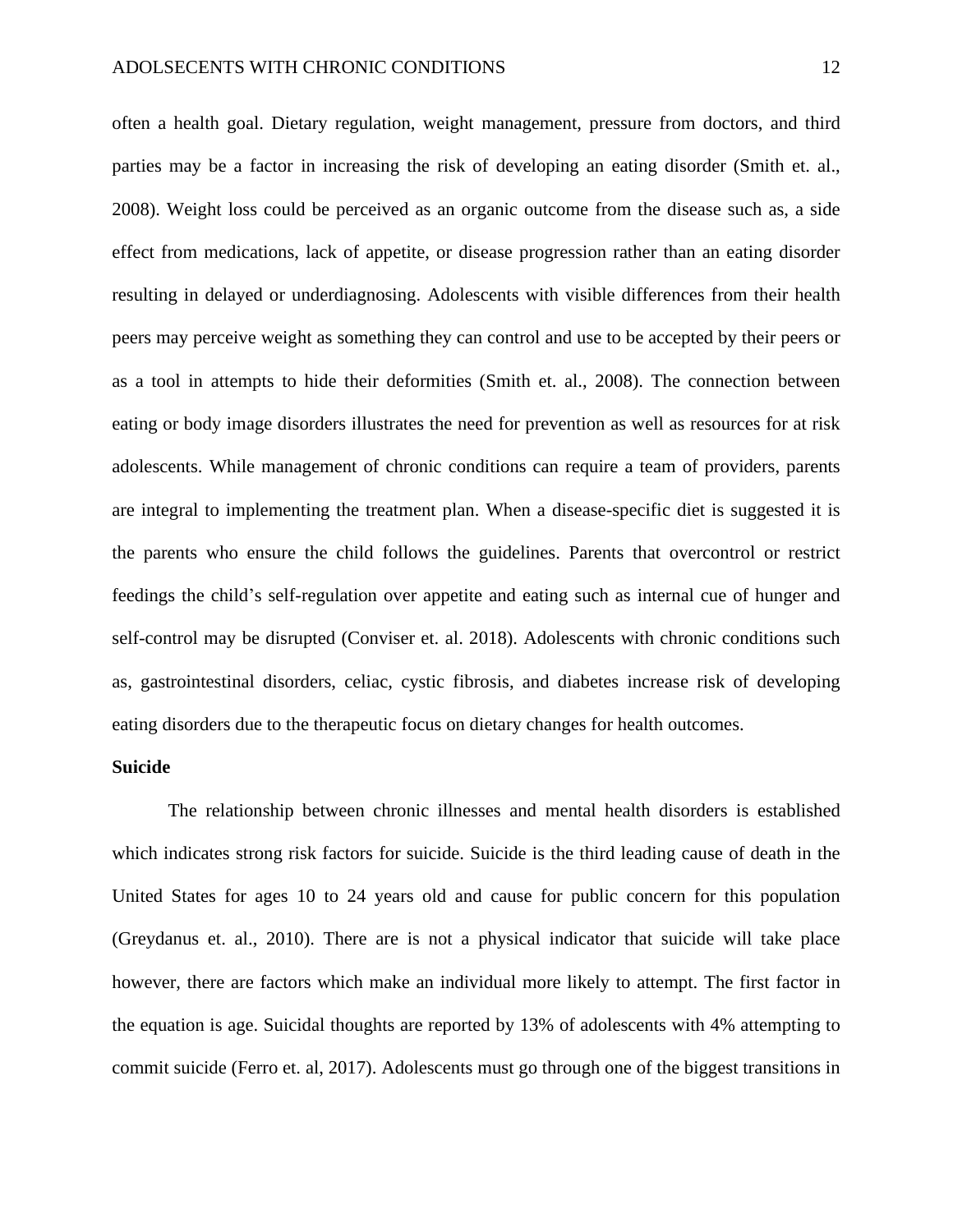their lives, puberty. Not only do their bodies transition but they experience many social transitions such as, changing schools and begin to take on more personal responsibility. Adolescents begin to explore and express their identities resulting in either peer acceptance or rejection. The second risk factor is mental health disorders such as, depression, generalized anxiety disorders, and substance use disorders. When screening adolescents who have made a suicide attempt 35-50% indicate depressive symptoms prior to attempt (Greydanus et. al., 2010). Adolescents with a physical chronic condition are more likely to report comorbid mood disorder and substance use disorders compared to their healthy counterparts increasing their odds for suicidal thoughts and attempts (Ferro et. al, 2017). Parents and the health care team should work with adolescents with chronic conditions to bring awareness to the risk and resources for responding to the increase risk. Adolescents with chronic conditions go through an additional transition unique to their health care, switching from pediatric providers to adult care providers. This transition could result in a miss of suicidal indications. New providers may be unfamiliar with the adolescent's disposition, unaware of mental health diagnosis, or additional risk to the adolescent. This transition could result in a lack of care while the adolescent waits to be seen by a new provider therefore, parents of the adolescent must also be aware of the unique risk the chronic condition has on suicide.

#### **Impact of Primary Identifiers**

One of the primary goals of adolescences is to find one's identity and acceptance among like peers. To achieve this goal an induvial with a chronic condition may attempt to conceal their illness. In an article by Cook, Salter, and Stadler, *Identity Concealment and Chronic Illness: A Strategic Choice*, the authors explore the benefits of concealing an illness as well as the psychological burden it can have on an individual. When making the choice to conceal their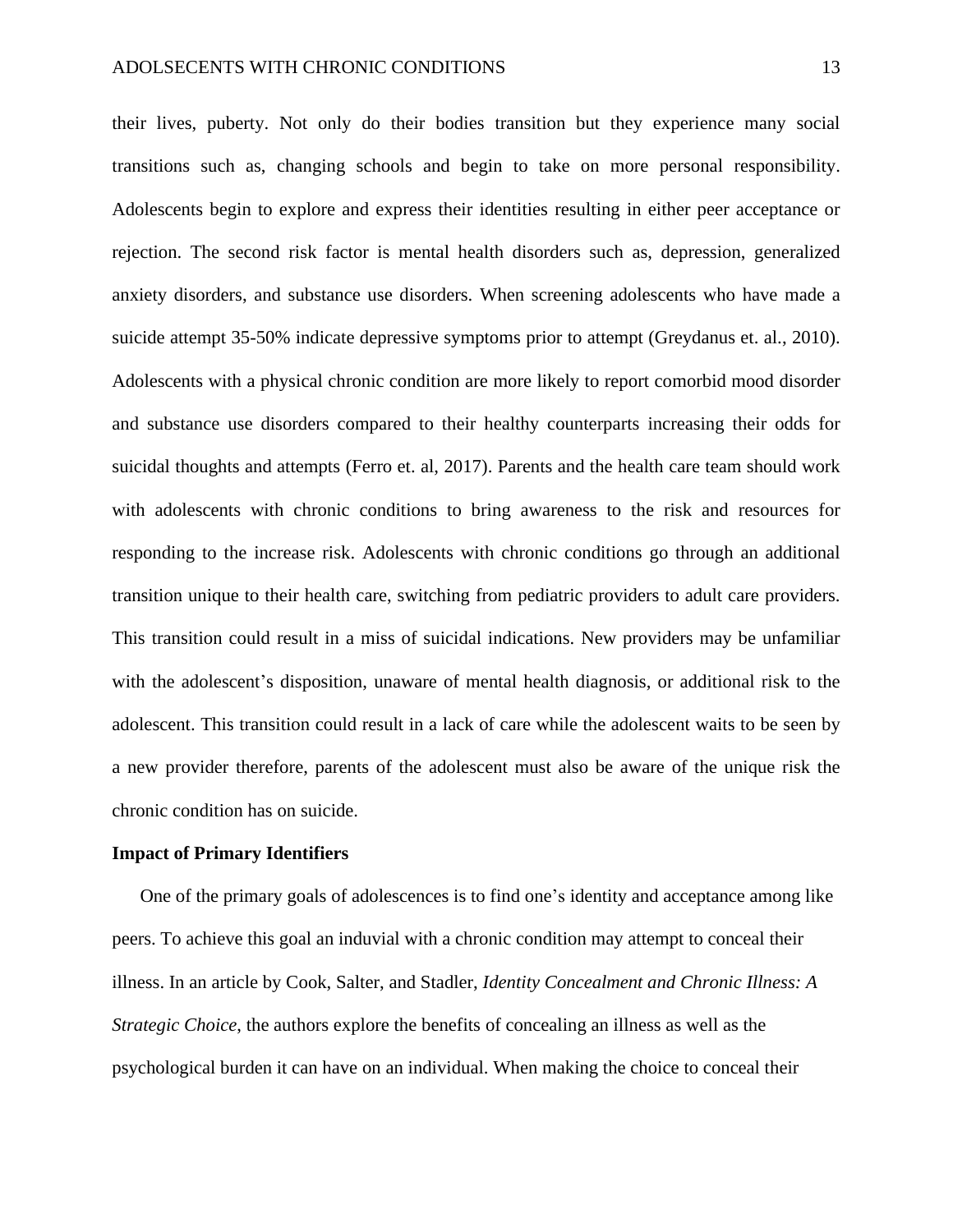illness the most influential factor is the degree of the disability. Chronic illnesses that do not have outward physical characteristics are more easily concealed from healthy peers. Conditions that are invisible to an outsider are harder for an adolescent to explain to others therefore, concealing allows for one to maintain personal control over disclosure. Concealing allows for one to avoid being a target of stigma or discrimination. If one's primary identifier is their physical condition they are at risk of discrimination, stereotype threat, microaggressions, and strains on interpersonal relationships or social wellbeing (Cook et. al., 2017). These are legitimate reason for why one might conceal their chronic condition however, it is not done without a cost. Maintaining a persona in public that is different from who someone is privately requires socially tracking who knows what information, regularly searching the environment for signs that concealment is compromised and preparing for the consequences of concealment (Cook et. al.2017). This creates feelings of inauthenticity and decreases the ability to feel belongingness which is the primary goal of adolescences. Concealment of chronic conditions is a strategic choice that does have benefits in the short-term but could have greater affects in adolescents who are beginning to build their own identity.

Identity begins to form in adolescence into young adulthood with continued exploration of self. A young adult with a physical chronic condition attempts to find balance and flexibility between disease management and normal developmental tasks now without parental guidance. Similar to concealment, one may cope with their condition through avoidance or adaptation to their condition rather than integrating the condition as a single part of what makes up their identity. When exploring young adults' identity development, those that fail to establish a strong sense of identity are associated with an increase of disease-related problems and maladaptive coping strategies compared to both those that establish a health sense of self (Luyckx et. al.,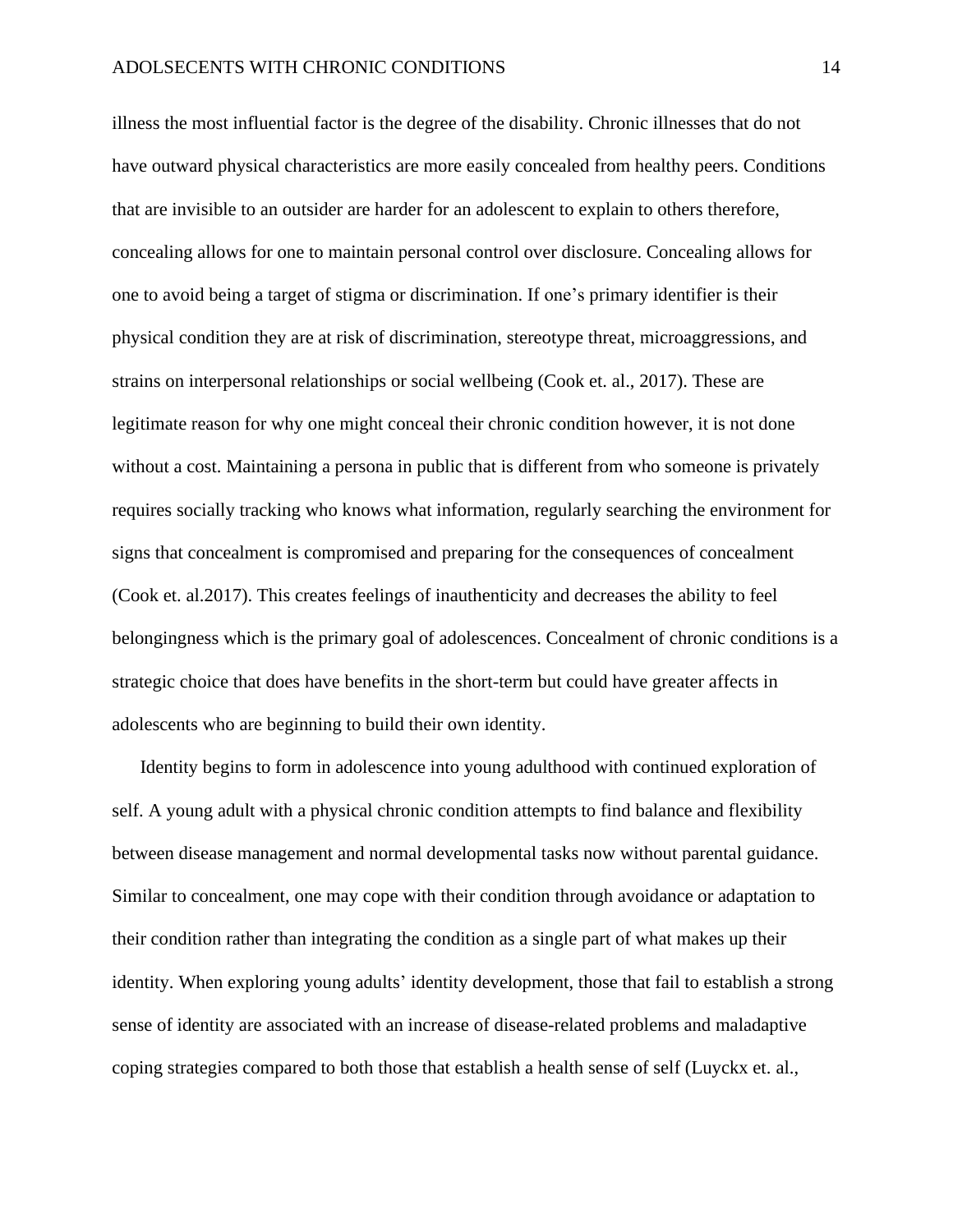#### ADOLSECENTS WITH CHRONIC CONDITIONS 15

2008). The addition of a physical chronic condition can limit self-exploration compared to healthy counterparts. The lack of exploration can be tied to primary concerns of health management and perceived as fewer opportunities or limitations due to their condition (Luyckx et. al., 2008). The goal of balancing normal development with managing one's condition can be upset by hospital visits during slumber parties, using an adaptive device throughout high school, or the inability to find a campus that provides the needed assistance. Without encouragement and advocacy, an emerging young adult may perceive that their future and identity must be contained to what they think is expected of them.

#### **Impacts of Microaggressions**

Those that do not or cannot conceal their chronic conditions are targets for a type of discrimination called microaggressions. Microaggressions are common verbal or behavioral actions which either intentionally or unintentionally convey hostile, negative, or derogatory insults toward persons of marginalized status (Olkin et. al., 2019). These brief interactions can cause significant psychological impacts as they are more likely to occur on throughout one's daily life. Ten common microaggressions for people with disabilities were identified in the article, *The Experiences of Microaggressions against Women with Visible and Invisible Disabilities* (Olkin et. al., 2019).

The first microaggression was termed as, second-class citizenship which occurs when a person with a disability is not allowed to access the same rights as an abled individual (Olkin et. al., 2019). An example of this type of microaggression would occur when reasonable accommodations are viewed as a hassle or unnecessary. Refusal of adding accessible entrances to businesses, charging more for handicapble car services, and public transportation refusal due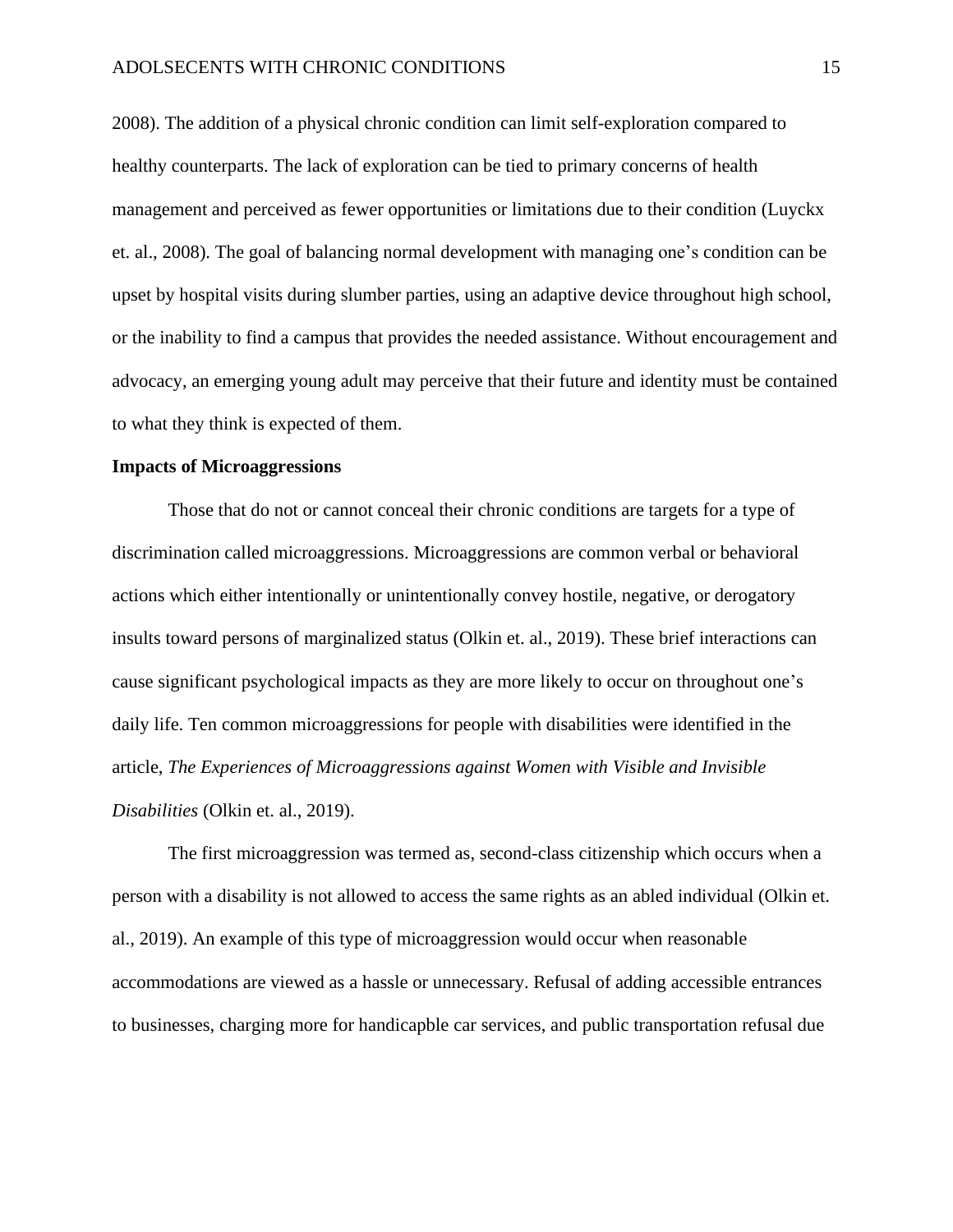to the time it takes to lower the ramp are all examples of microaggressions which elicit the feeling of being less than abled bodied counterparts.

The second type of microaggressions refers to others ignoring other aspects of a person's identity and focusing solely on the disability as one's primary identifier (Olkin et. al., 2019). Assumptions that someone with a disability couldn't also be a full-time employee or a caregiver themselves exemplify the overshadowing of the disability. A person with a disability might be met with shock from others when they identify as married to someone without a disability due to the assumption that they would only be with someone that had a like disability.

Denial of disability experience, perpetrator minimized the effect of the disability for the person with the disability, this is the third microaggression and ranked as one of the most bothersome to endure (Olkin et. al., 2019). The implication by the perpetrator is that the person with the disability is faking it, exaggerating the condition, using their disability for personal gains, or not taking care of themselves causing the condition to be worse than what it could be. This can be especially prevalent for those that have invisible or conditions that at times are more visible than others. A person with an auto-immune disorder could conceal their condition from peers until the condition flares requiring them to use an assisted device, causing visible symptoms such as, limping, or canceling social plans due to the condition. A person in this situation may be perceived as faking it for attention or to get out of prior commitments since the condition is not always seen it is less believed.

The fourth identified microaggression is denial of privacy through overly personal questions (Olkin et. al., 2019). This is seen through the form of unsolicited advice for treatment methods in person or through social media. Humans naturally are curious however, this curiosity can translate into a demand of information such as, asking intrusive comments for why someone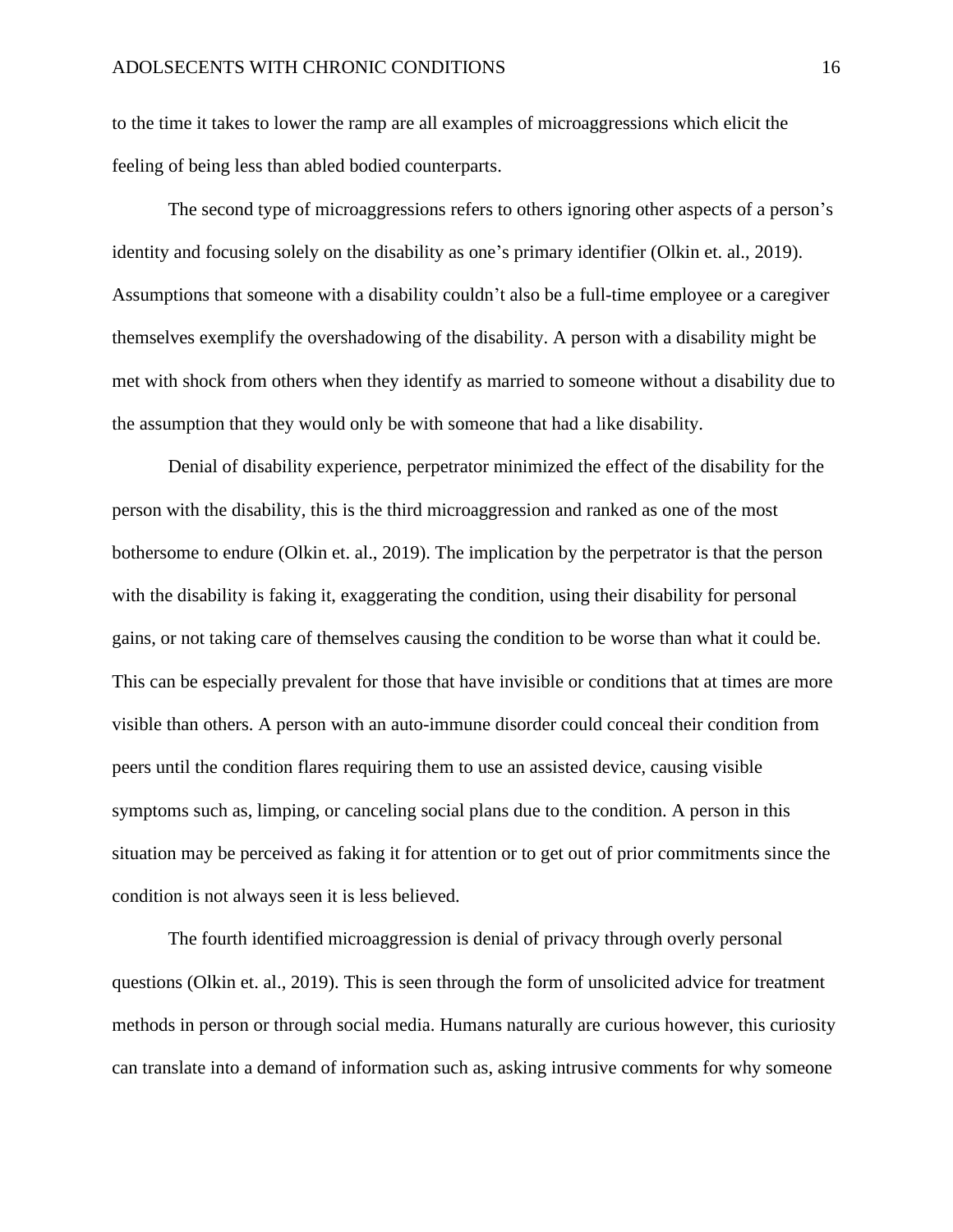is receiving an accommodation or what their condition is. Privacy can be violated physically by a perpetrator picking up a person with a disabilities belongings without being asked or attempting to physically help the individual move without consent from the person with the disability. Similarly, to the pervious microaggression is the fifth which is helplessness or others assuming a person with a disability needs help (Olkin et. al., 2019). While the intend action or offer is not to harm the individual assuming that they need help most of the time removes a person's autonomy. It is not true that a person with a disability needs more help than an abled bodied individual. Singling a person out based on disability alone is discrimination regardless of intended good will.

The next termed microaggression is the expectation that others should be praised for doing something for an individual with a disability (Olkin et. al., 2019). Previously mentioned an abled bodied individual may think they are doing the right thing by pushing the person in a wheelchair across a door threshold before being asked but could be confused when the individual is upset at the perpetrator. The expected appraisal of doing good by perpetrators could be seen through false advertising for accessibility or exploitation of person with a disability.

The next microaggression refers to spread effect or the assumption that the disability effects other capabilities (Olkin et. al., 2019). An example of this microaggression would be the assumption a person with a severe disability would also suffer intellectually. Quite famously, Steven Hawking's is a counter example to this stereotype. Related to the previous microaggression is the eighth microaggression which is termed infantilization, which is when someone treats another person as if they are a child due to their disability (Olkin et. al., 2019). This can be seen when someone kneels down to a person in a wheelchair or through the assumption that an individual with a disability is reliant on others, incapable of be independent.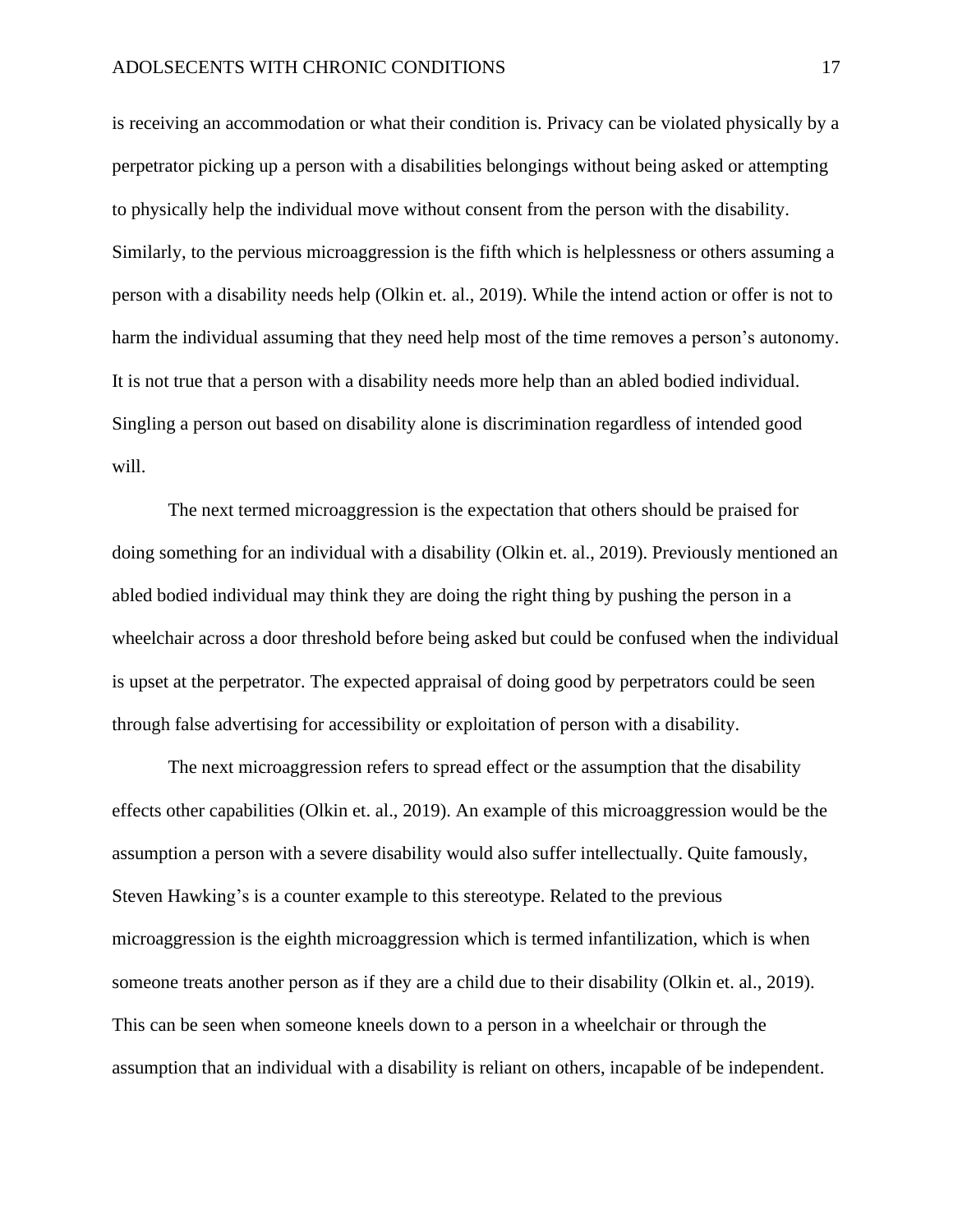The next microaggression is patronization through praises for almost anything achieved (Olkin et. al., 2019). Condescending praise for everyday tasks such as, going grocery or being idolized as inspiration for accomplishing normal developmental tasks are examples of patronization.

Desexualization or experiencing devaluation as a romantic prospect is the last identified microaggression (Olkin et. al., 2019). Persons with a disability are assumed to be asexual or that they experience dating difficulties. Those that secure a partner can encounter assumptions from others that their partner is pitying them, their partner is a better person for giving them a chance, or that their partner is a caregiver over a romantic partner.

If the microaggressions associated with their disability identity were not enough to endure, many individuals experience being a member of two or more stigmatized groups. Intersectional invisibility occurs when an individual that is an atypical member due to multiple marginalized identities cannot be accepted fully by either group (Olkin et. al., 2019). Females with disabilities uniquely encounter microaggressions such as, medical professionals assuming their symptoms are psychoemotional rather than physical and assumptions that an individuals' attractiveness negates their condition (Olkin et. al., 2019). The first microaggression can result in females receiving inadequate health care, underdiagnosing, and leads to unnecessary pain or worsening of the condition. The second microaggression experienced by females with disabilities emphasizes the irrational belief that attractive individuals are entailed to better health. This microaggression also perpetuates gender inequalities outside of one's identity as a person with a disability.

Intersectional invisibility can occur for those that identify as a sexual minority and having physical disability. A person that is apart of the LGBTQ+ community and has a disability is at an increase risk of experiencing isolation and a lack of belongingness compared to other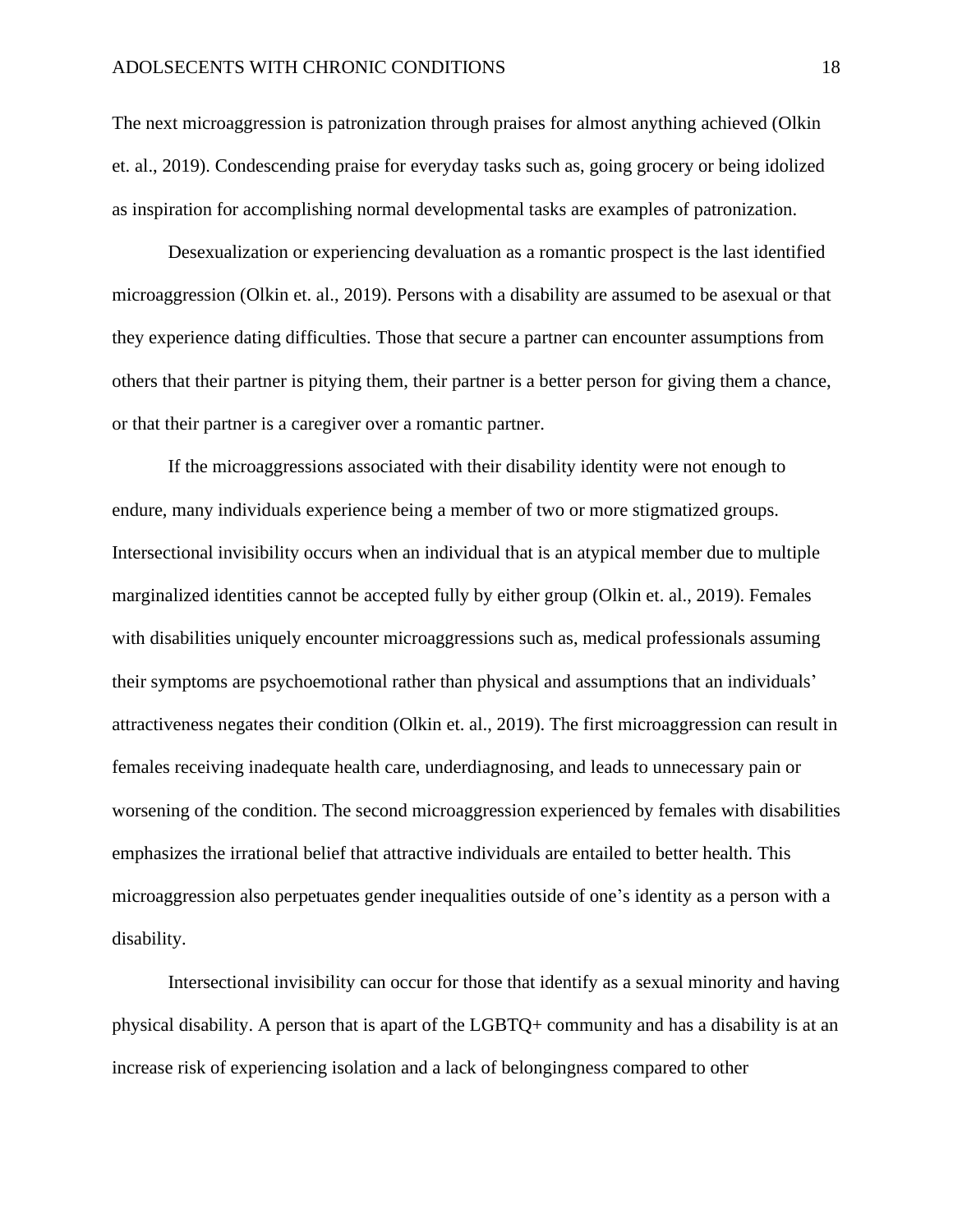marginalized groups such as race and gender. Unlike those marginalized based on race/ethnicity or genders it is unlikely that a person that experiences both a disability and sexual minority will have other persons in their family or immediate circle that can identify similarly (Conover & Israel, 2018). Homonegative microaggressions can occur when a person seeks out community for their disability but conceals their sexual minority status for fear of rejection. Some disability communities may centralize around ideology of healing through faith or religious beliefs. This can be unwelcoming to a person due to the historic stand religion has with sexual minorities. Ableist microaggressions can occur while one attempts to access the sexual minority community but encounters physical barriers to the community or experiences desexualization due to their disability. Males that are a part of the sexual minority group and disabled community are more vulnerable to rejection of social, sexual, or romantic interactions compared to nondisabled sexual minority men (Conover & Israel, 2018). To counter the negative effects of marginalization and microaggressions social support is cited as a buffer due to the effect of creating beliefs that an individual is loved, valued, and a sense of mutual belongingness (Conover & Israel, 2018). Those that identify with a marginalized group need developing a sense of community especially for those that experience multiple marginalized identities.

#### **Theoretical Approach to Treatment**

Those that suffer from physical chronic conditions in childhood are at an increase risk of mental health disorders and discrimination (Schaefer & Kavookjian, 2017). Mental health counselors are positioned to address the effects of discrimination as well as, provide treatment for co-occurring mental disorders. While there are universal experiences that adolescents or children with chronic conditions experience, there are also differences that a counselor should be aware of when choosing theoretical approaches. One theory alone may not be effective in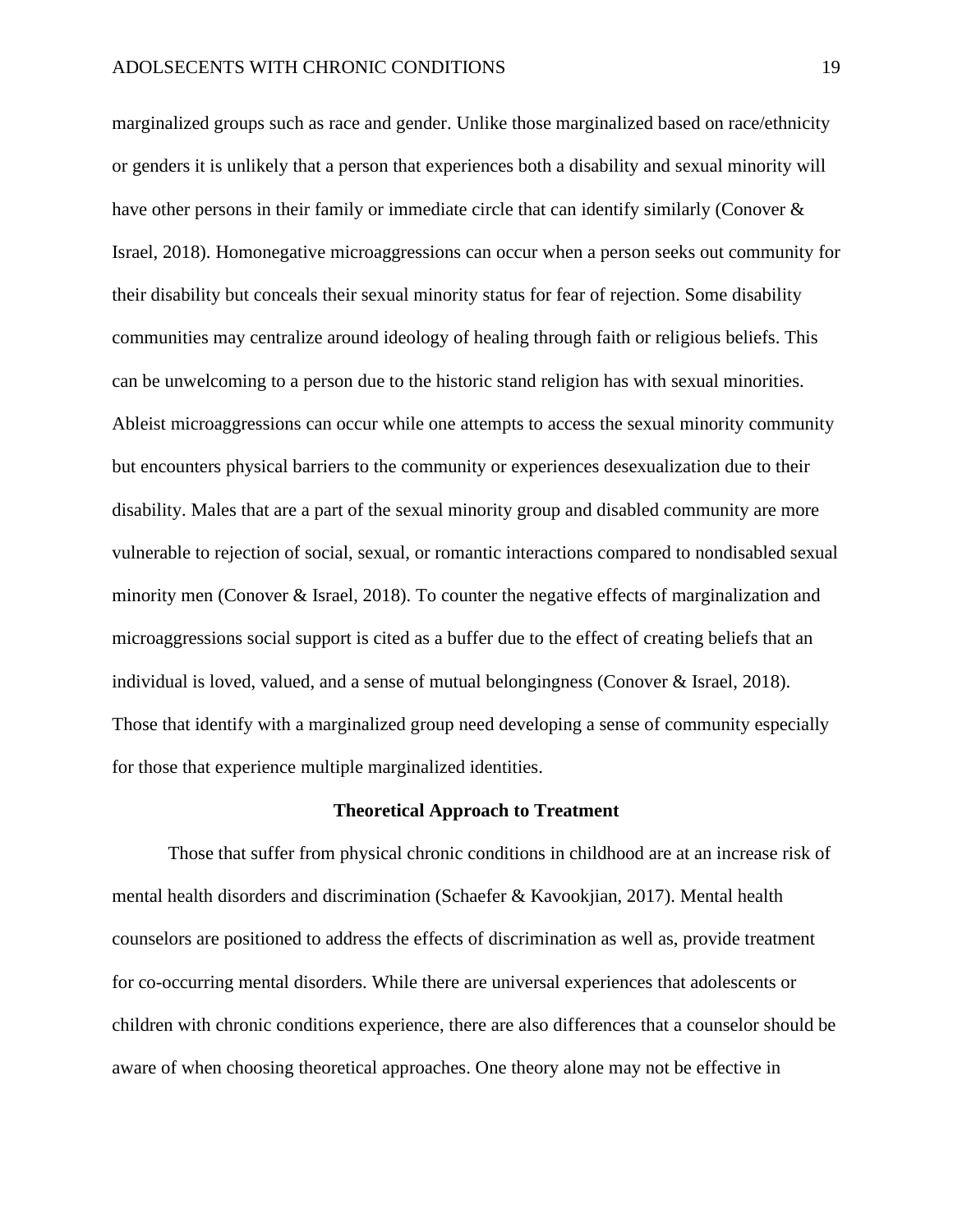creating change for the adolescent. Motivational Interviewing and Cognitive Behavioral Theory are two complimentary theories that can be used to elicit positive change for an adolescent with a chronic condition.

Motivational Interviewing emphasizes a collaborative, empathic and autonomy based approach to change (Schaefer & Kavookjian, 2017). This theoretical approach is beneficial to use with adolescents with chronic conditions as it works from where the client is at rather than a directive approach. Core principles of the theory include expressing early empathy, gently addressing discrepancy, rolling with resistance, supporting self-efficacy, and eliciting change talk (Schaefer & Kavookjian, 2017). Motivational Interviewing works to establish an understanding of the disease with the client while developing what goals the client has concerning their overall wellbeing. Through open-ended questions, setting incremental goals, asking permission to give advice, and engaging in change talk the client's autonomy is respected a sense of personal control is maintained (Schaefer & Kavookjian, 2017). When using Motivational Interviewing to increase adherence to medication adolescents with chronic conditions not only improved their medication adherence but saw an improvement in quality of life (Schaefer & Kavookjian, 2017). The improvement of quality of life was due to the belief that they had the control and skills to positively impact their illness outcomes which not only increased life satisfaction and emotional functioning but decreased anxiety and health related worries (Schaefer & Kavookjian, 2017).

Cognitive Behavioral Therapy, CBT, is an evidence-based theory commonly used to treat depression and anxiety. The theory emphasizes the link between thoughts and feelings to a targeted behavior (Thabrew et. al., 2018). The goal of CBT is to recognize and evaluate the thoughts that contribute to a mood or behavior; then implement specific coping skills to improve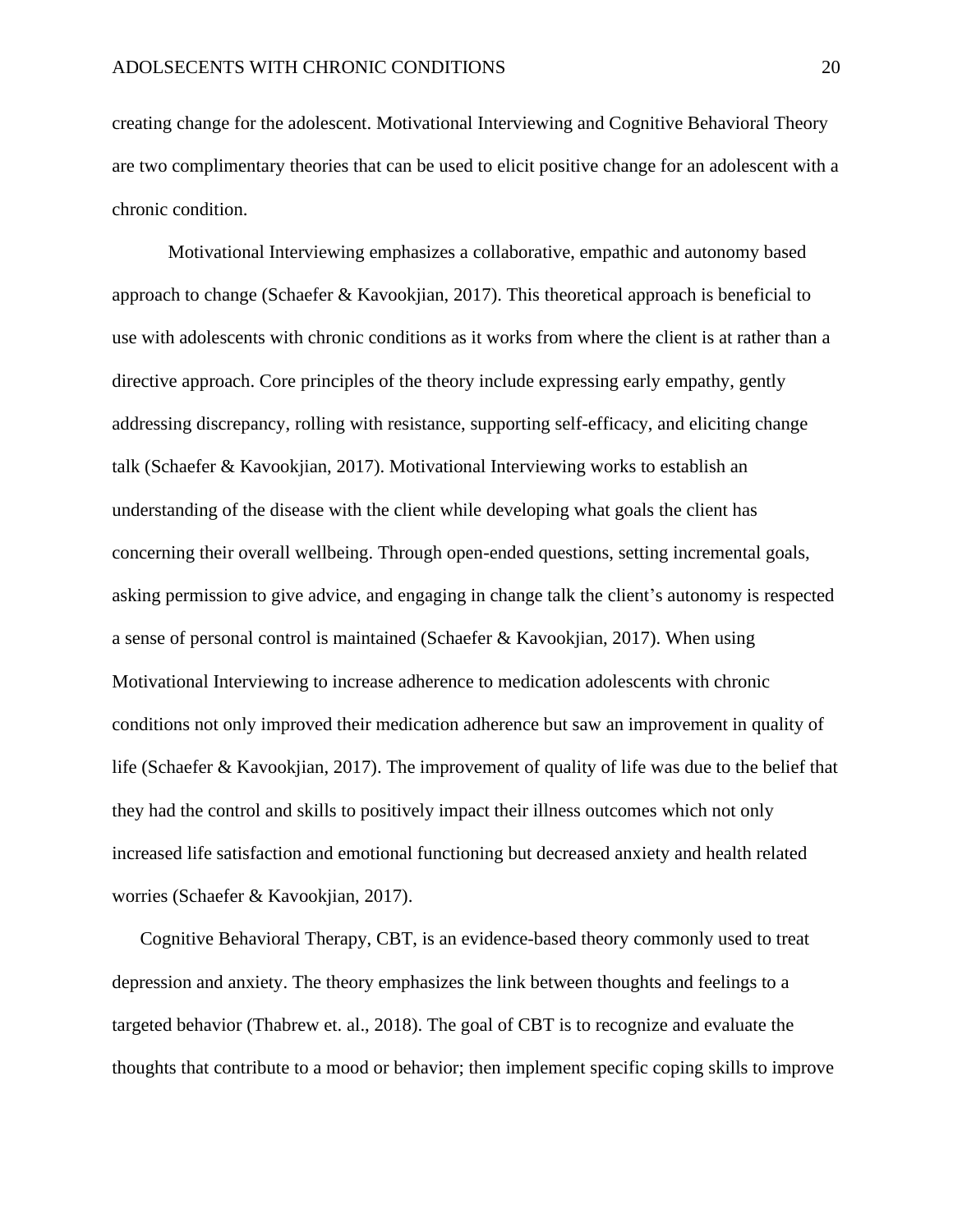or extinguish the undesired outcome (Thabrew et. al., 2018). Adolescents with co-occurring mental disorders and chronic conditions have cognitive distortions about their current self or future self. Common cognitive distortions such as, all or nothing thinking, overgeneralization, mental filter, catastrophizing, or jumping to conclusions can be seen in the following correlating examples: believing that they will never be accepted, since one person rejected them everyone else will do the same, a mild day of symptoms is overshadowed knowing tomorrow could be worse, assuming their disease will only worse, believing that they will never find a partner due to their condition. By recognizing and labeling these thoughts a counselor can provide coping skills to counter or stop the false beliefs. It is imperative to help adolescents adjust to their chronic conditions and develop healthy beliefs that will last into their adulthood.

Both theories are used to elicit positive change for the client. While therapy may target a specific behavior or mood when working with adolescents and children with chronic conditions it is important to work through a biopsychosocial lens. The biopsychosocial model emphasizes the connection between physical health, mental health, and social health. Chronic illnesses not only affect physical health but can decrease the quality of one's mental and social health. Counselors should be open to working collaboratively with the client's health care team to increase the quality of life over all domains. When a mental health counselor uses the biopsychosocial model, they increase the likelihood of improving all aspects of wellbeing and lasting change.

#### **Application to Clinical Mental Health Counselors**

Despite the large number of adolescents effected by chronic illnesses mental health professionals may not be seeing this population seeking help due to barriers such as, being uninformed, enduring inaccessible agencies, and lack of awareness in the general population. If a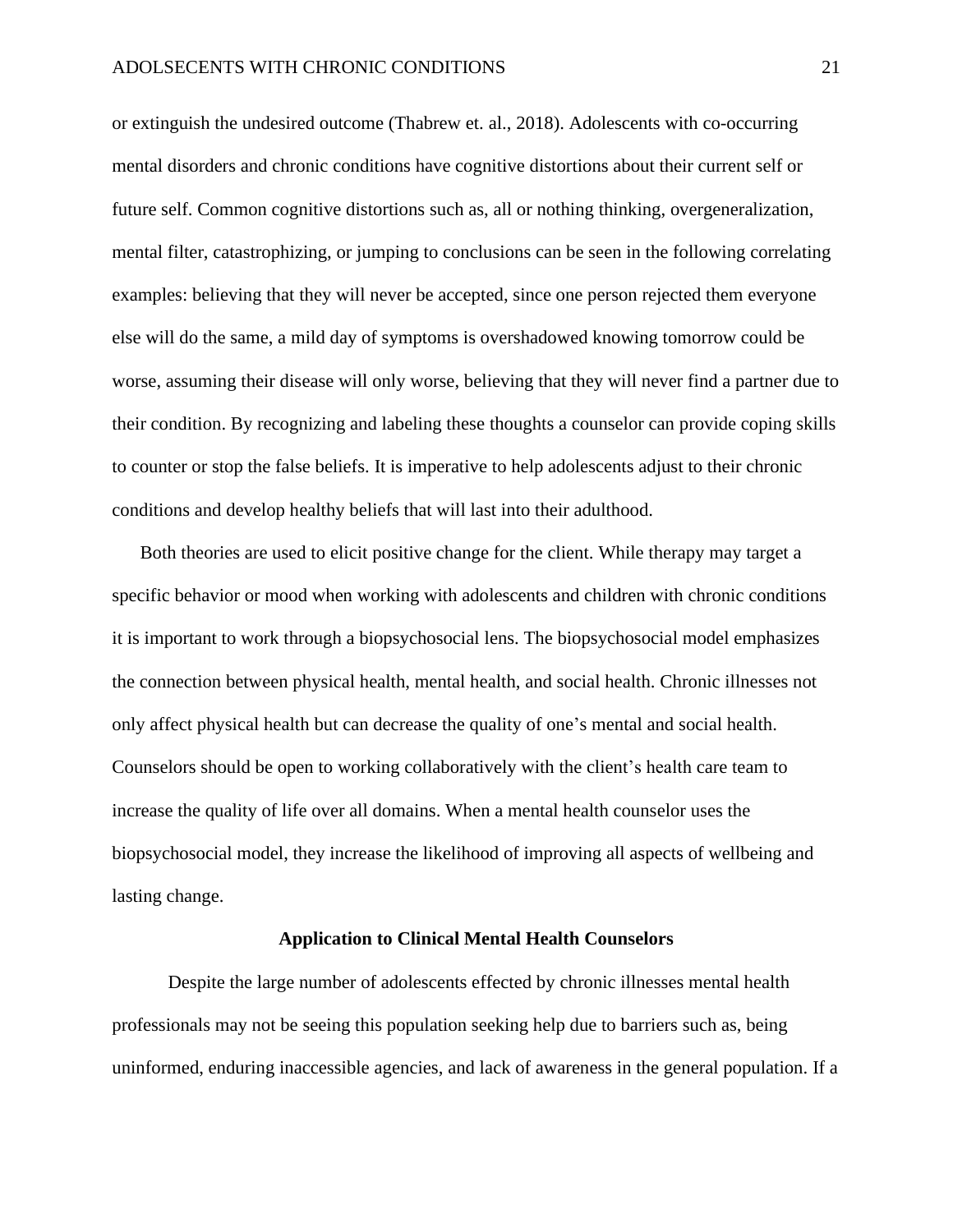counselor is only focused on treating symptoms of mental health disorders they may be missing a piece of the client's story.

An adolescent may seek counseling for anxiety, depression, or substance abuse and unless a counselor is familiar with the research that connects childhood chronic conditions to these mental health disorders the client will not see lasting change. Treatment of the whole beginning is imperative for the adolescent to develop a successful identity and healthy coping skills into adulthood. Many chronic conditions do not have cures and will last for a lifetime, distorted thoughts about their condition and expectations for their future self will resurface if a counselor only treats the symptoms rather than the core beliefs.

Mental health counselors are sworn to a code of ethics which promotes nonmaleficence and beneficence. If a counselor is working at an agency that excludes a certain population from receiving treatment it would be viewed as causing harm to those individuals and deemed unethical yet, many counseling agencies are not accessible for those with a disability. Counselors should work to create a space within their agency that is welcoming to all those that are seeking help including all marginalized groups. To have a space that is not physically accessible by all abilities due to inconvenience of the agency is to violate a person with a disabilities' right to equality.

Bringing awareness to the public will allow for those with chronic conditions to seek out counseling by validating the known connections between mental health disorders and the impacts of microaggressions. Counselors can advocate for this population at a local level by providing psychoeducation for specialists to screen for related mental health concerns at hospitals and provide support groups for adolescents with chronic illnesses in the community.

## **Conclusion**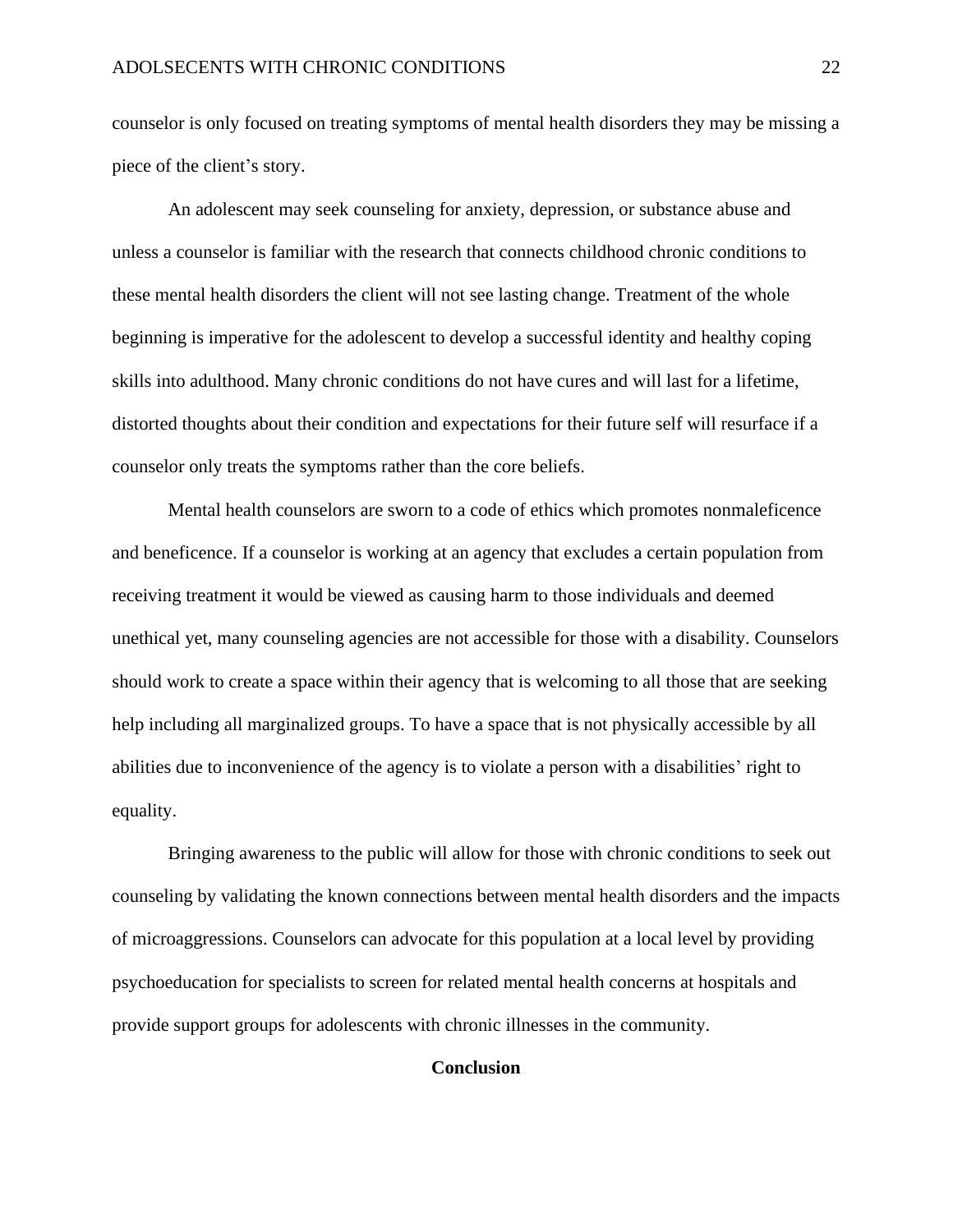In conclusion, children and adolescents with significant chronic illnesses have a unique set of needs which may not be met by standard clinical mental health providers. The research shows a connection between chronic conditions and mental health disorders. Anxiety and depression increase during adolescences as a result of normal developmental challenges however, the addition of a chronic illness during this period of transition can complicate not only the client's physical health but mental health as well. Isolation can readily occur for adolescents with chronic illnesses as it is a marker of difference that they may not be able to fully conceal. Isolation can increase the severity of symptoms for anxiety and depression therefore the risk of suicide in this population is higher than their healthy counter parts.

Adolescents with chronic conditions attempt to gain control over their condition through self-medicating and concealment. Feeling let down by their health care team may lead an adolescent to experiment with the therapeutic effects of alcohol, opiates, and marijuana. When the substance use is an effort to mask pain or symptoms of the condition, addiction treatment alone will not be effective in terms of relapse prevention. It is developmentally normal to experiment with substances during adolescents however, self-medicating can be dangerous to an adolescent with a pre-existing condition as they are less likely to report the use to their parents or health care team. Self-medicating is one way an adolescent can attempt to control their body and condition. Chronic condition maybe a lifelong diagnosis for some adolescents creating feelings of powerlessness over their bodies. Choosing how to suppress their symptoms helps an adolescent control and conceal their condition. Restrictive eating behaviors or purging is another way adolescent attempt to control their bodies. Eating Disorders in this population are at an increased risk of discovering late or left underdiagnosed due to the perceived benefits of the weight loss or food tracking. Dietary changes can be a part of an adolescent's treatment plan for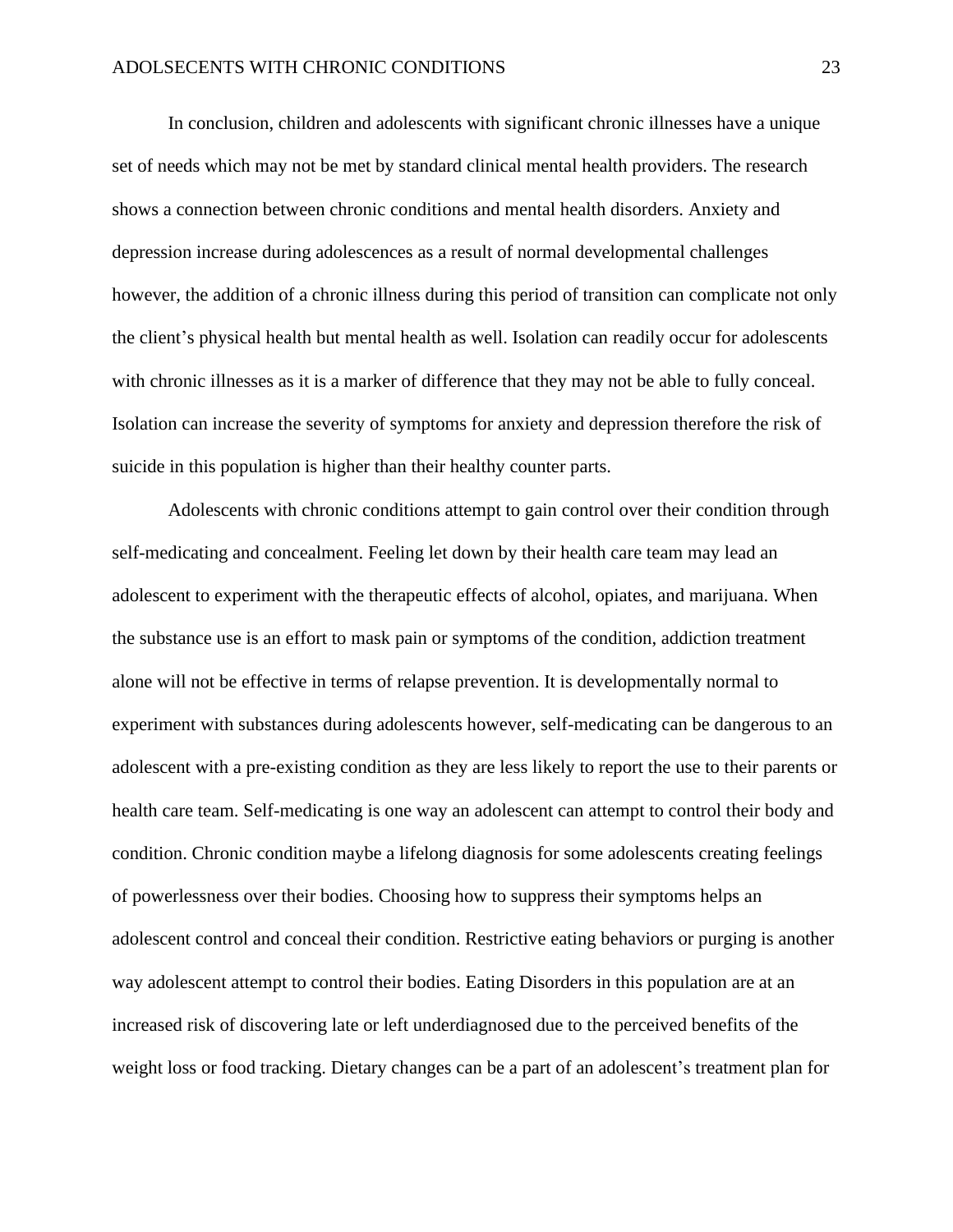#### ADOLSECENTS WITH CHRONIC CONDITIONS 24

their chronic condition and weight loss can positively affect their chronic condition however, teaching restrictive eating practices and rewarding weight loss can set a precedent with the adolescent. Eating disorders during adolescents increase due to low self-esteem and body dissatisfaction. Adolescents with chronic conditions may view weight loss to control how their body appears as they cannot control how the condition effects their physical appearance.

Lastly, adolescents with chronic conditions are at risk of damaging microaggression that can continue into adulthood. Without psychological supports during the critical transition period of adolescences one may develop a false core belief that their condition is their primary identifier. This translates into a false belief system reinforced by microaggressions from the general public. Mental health counselors are uniquely positioned to assist adolescents with chronic conditions to challenge these beliefs, develop a strong identity of self, and better control of their overall wellbeing.

#### **Author's Note**

While the research suggestions the need of additional mental health support to this population I can personally attest to the imperative need. As an individual who was diagnosed with a significant chronic illness at the age of nine, I grew up hearing that I was an inspiration to others for living with my disease. I began to feel that I had to conceal my struggle with accepting my chronic illness due to the expectation of others. I could give an example for each of the microaggressions discussed in this paper from being asked by strangers in grocery stores what was wrong with me to missing flights because the travel aid did not think I looked sick enough to receive help. As a woman I have been told that I was too pretty to be sick and asked about my ability to conceive children by loose acquaintances. Despite these events I was able to form a healthy identity and accept my chronic illness as well as mourn for my healthy self. I found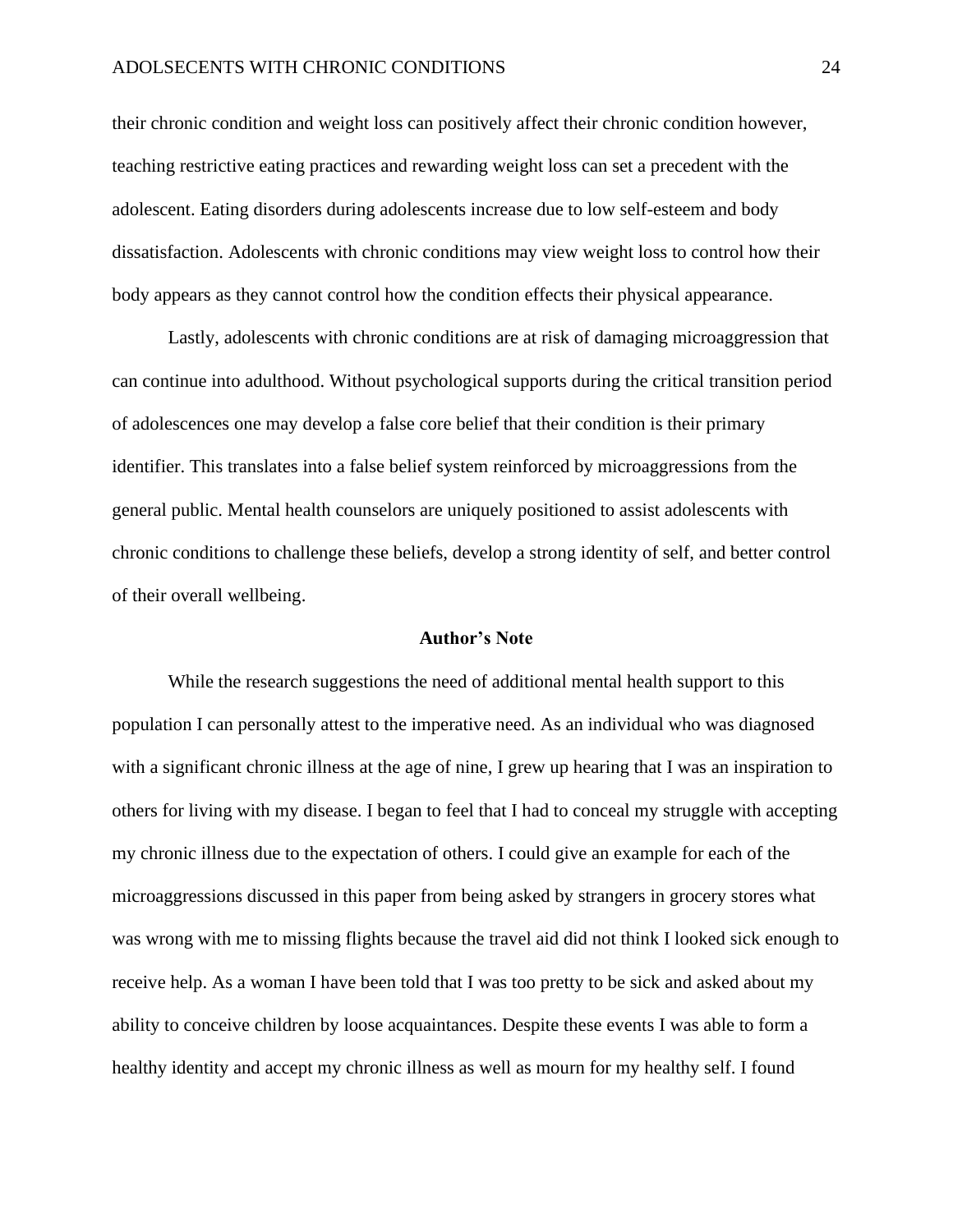applying Elisabeth Kuber-Ross' five stages of grief, denial, anger, bargaining, depression, and acceptance (1983).

With the diagnosis of a chronic condition at a young age the gravity of the illness may not be realized. Naivety allows for children to deny the existence of the illness however, adolescents brings a greater understanding of the disease and differences between one and their healthy peers. Yet the still developing prefrontal cortex can make impulsive decisions such as, avoiding the medication, concealing the condition, and further isolating to avoid potential rejection. Next is anger about the differences between one and their healthy peers. Adolescents is hard enough without being questioned why you have to use a cane or planning sleepovers with friends around treatments or hospital visits. Anger that those around you were beginning to form their independence while you were tied to the limitations of your condition. Bargaining appears in various forms but for me it was over compliance to treatment plans. I assumed that if I did what the doctors said that my condition might just go away. However, compliance does not promise remissions or cures. Realizing the lack of power and control one has over their own body leads to the fourth stage, depression. When one can let go and stop comparing themselves to the healthy or ideal self, they enter the final stage, acceptance. Mental health counselors can assist this population through their grief to accept themselves as they are. In acknowledging false beliefs about who they could have been or the limits they place on themselves an adolescent with a chronic condition can accept their condition without allowing it to define them.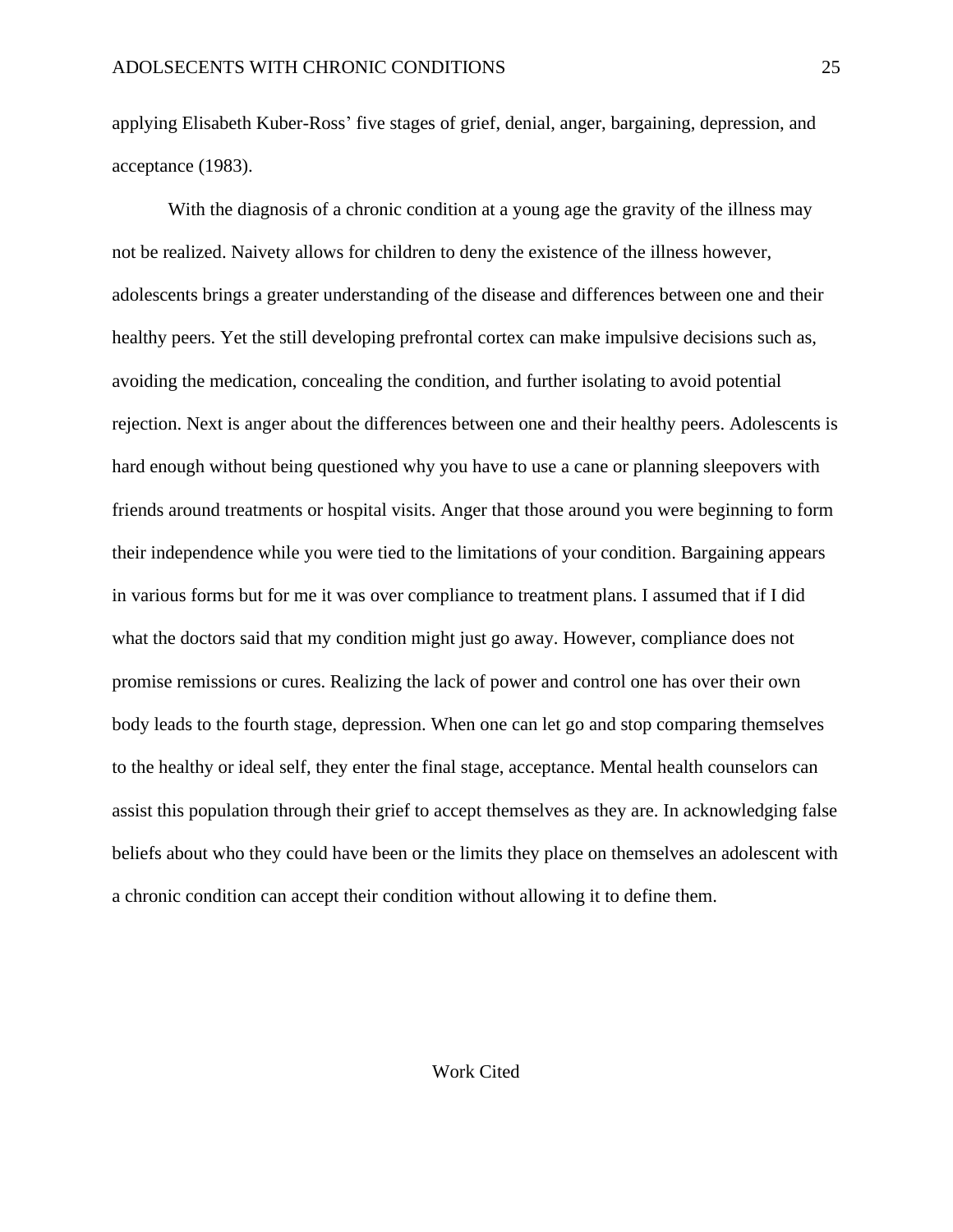- Alford, D., German, J., Samet, J., Cheng, D., Lloyd-Travaglini, C., & Saitz, R. (2016). Primary Care Patients with Drug Use Report Chronic Pain and Self-Medicate with Alcohol and Other Drugs. *Journal of General Internal Medicine : JGIM*, *31*(5), 486–491. https://doi.org/10.1007/s11606-016-3586-5
- Bottorff, J., Johnson, J., Moffat, B., & Mulvogue, T. (2009). Relief-oriented use of marijuana by teens. *Substance Abuse Treatment, Prevention and Policy*, *4*(1), 7–7. https://doi.org/10.1186/1747-597X-4-7
- Chesher, N., Bousman, C., Gale, M., Norman, S., Twamley, E., Heaton, R., Everall, I., & Judd, P. (2012). Chronic Illness Histories of Adults Entering Treatment for Co‐occurring Substance Abuse and Other Mental Health Disorders. *The American Journal on Addictions*, *21*(1), 1–4. https://doi.org/10.1111/j.1521-0391.2011.00196.x
- Chronic Disease in America. (September 2020). *Centers for Disease Control and Prevention.* https://www.cdc.gov/chronicdisease/resources/infographic/chronic-diseases.htm
- Cook, J., Salter, A., & Stadler, G. (2017). Identity Concealment and Chronic Illness: A Strategic Choice: Concealing Chronic Illness. *Journal of Social Issues*, *73*(2), 359–378. <https://doi.org/10.1111/josi.12221>
- Conover, K., & Israel, T. (2019). Microaggressions and social support among sexual minorities with physical disabilities. *Rehabilitation Psychology*, *64*(2), 167–178. https://doi.org/10.1037/rep0000250
- Conviser, J., Fisher, S., & McColley, S. (2018). Are children with chronic illnesses requiring dietary therapy at risk for disordered eating or eating disorders? A systematic review. *The*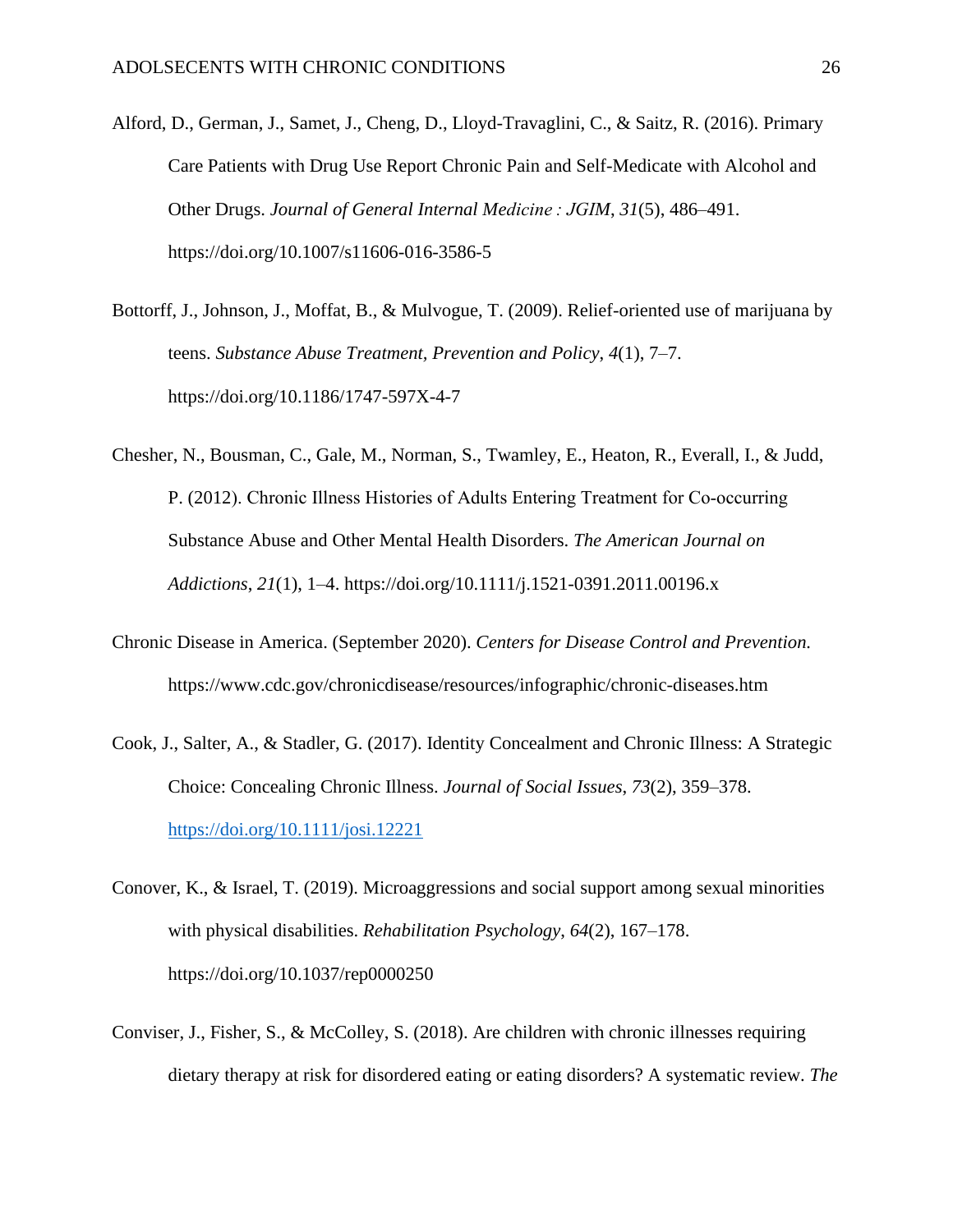*International Journal of Eating Disorders*, *51*(3), 187–213.

<https://doi.org/10.1002/eat.22831>

- Ferro, M., Rhodes, A., Kimber, M., Duncan, L., Boyle, M., Georgiades, K., Gonzalez, A., & MacMillan, H. (2017). Suicidal Behaviour Among Adolescents and Young Adults with Self-Reported Chronic Illness. *Canadian Journal of Psychiatry*, *62*(12), 845–853. https://doi.org/10.1177/0706743717727242
- Greydanus, D., Patel, D., & Pratt, H. (2010). Suicide risk in adolescents with chronic illness: implications for primary care and specialty pediatric practice: a review. *Developmental Medicine and Child Neurology*, *52*(12), 1083–1087.<https://doi.org/10.1111/j.1469-> 8749.2010.03771.x

Kübler-Ross, E. (1983). *Living with death and dying* (1st Macmillan paperbacks ed.). Macmillan.

- Olkin, R., Hayward, H., Abbene, M., & VanHeel, G. (2019). The Experiences of Microaggressions against Women with Visible and Invisible Disabilities. *Journal of Social Issues*, *75*(3), 757–785.<https://doi.org/10.1111/josi.12342>
- Schaefer, M., & Kavookjian, J. (2017). The impact of motivational interviewing on adherence and symptom severity in adolescents and young adults with chronic illness: A systematic review. *Patient Education and Counseling*, *100*(12), 2190–2199. <https://doi.org/10.1016/j.pec.2017.05.037>
- Smith, F., Latchford, G., Hall, R., & Dickson, R. (2008). Do Chronic Medical Conditions Increase the Risk of Eating Disorder? A Cross-Sectional Investigation of Eating